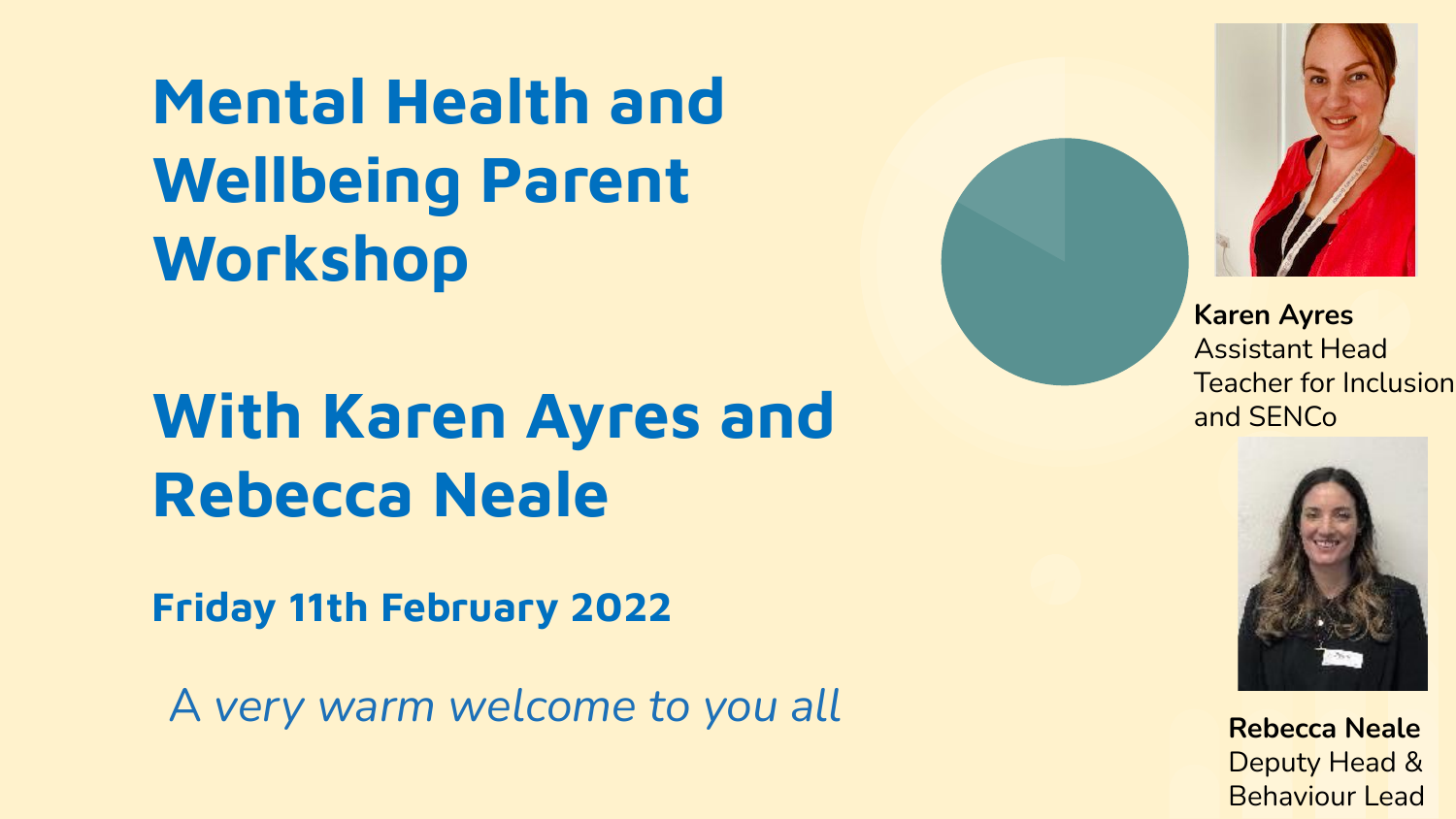### **Mental wellbeing support**

**Our leads at Grange Park**

**Mental health Support Team**: Karen Ayres, Rebecca Neale

**Safeguarding Team**: **Tijen Hassan** - Head Teacher **Tracy Murray** - Deputy Head **Rebecca Neale** - Deputy Head **Karen Ayres** - Assistant Head and SENCo **Sue Denny** - Deputy Head

**Parent Support Service**: <https://new.enfield.gov.uk/if/parent-support-service/>

- Enfield service offers 1:1 support to parents who are struggling with issues with their children at home up to the age of 18

**Educational Psychologist Support (EPS)** TELEPHONE: **0208 379 2000**

This service provides free support via a telephone consultation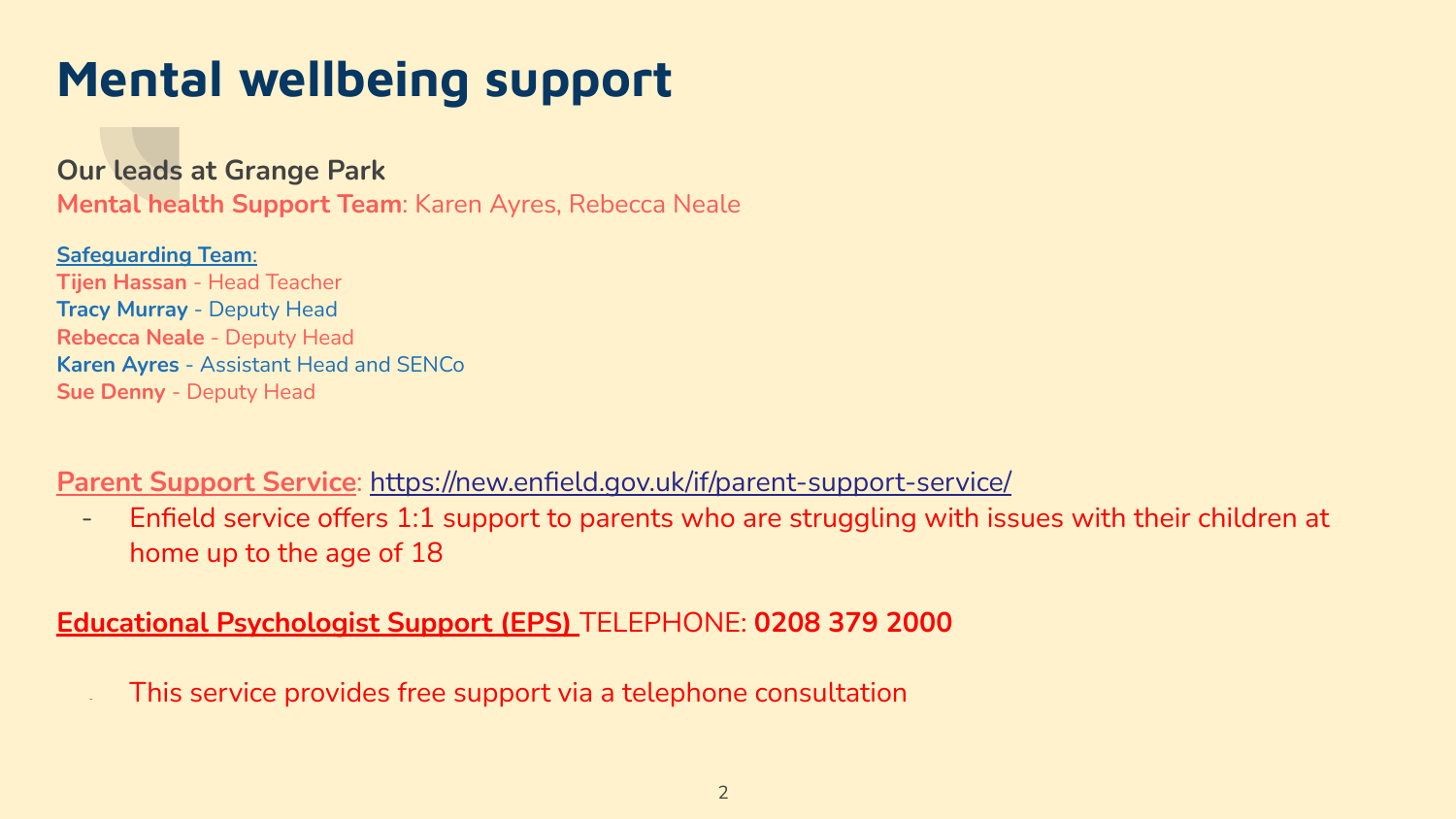### **What to Expect from today's mental health workshop…**

- Ideas on how to build your child's resilience
- To know what to look out for regarding your child's mental health
- Ideas on talking to your child about mental health

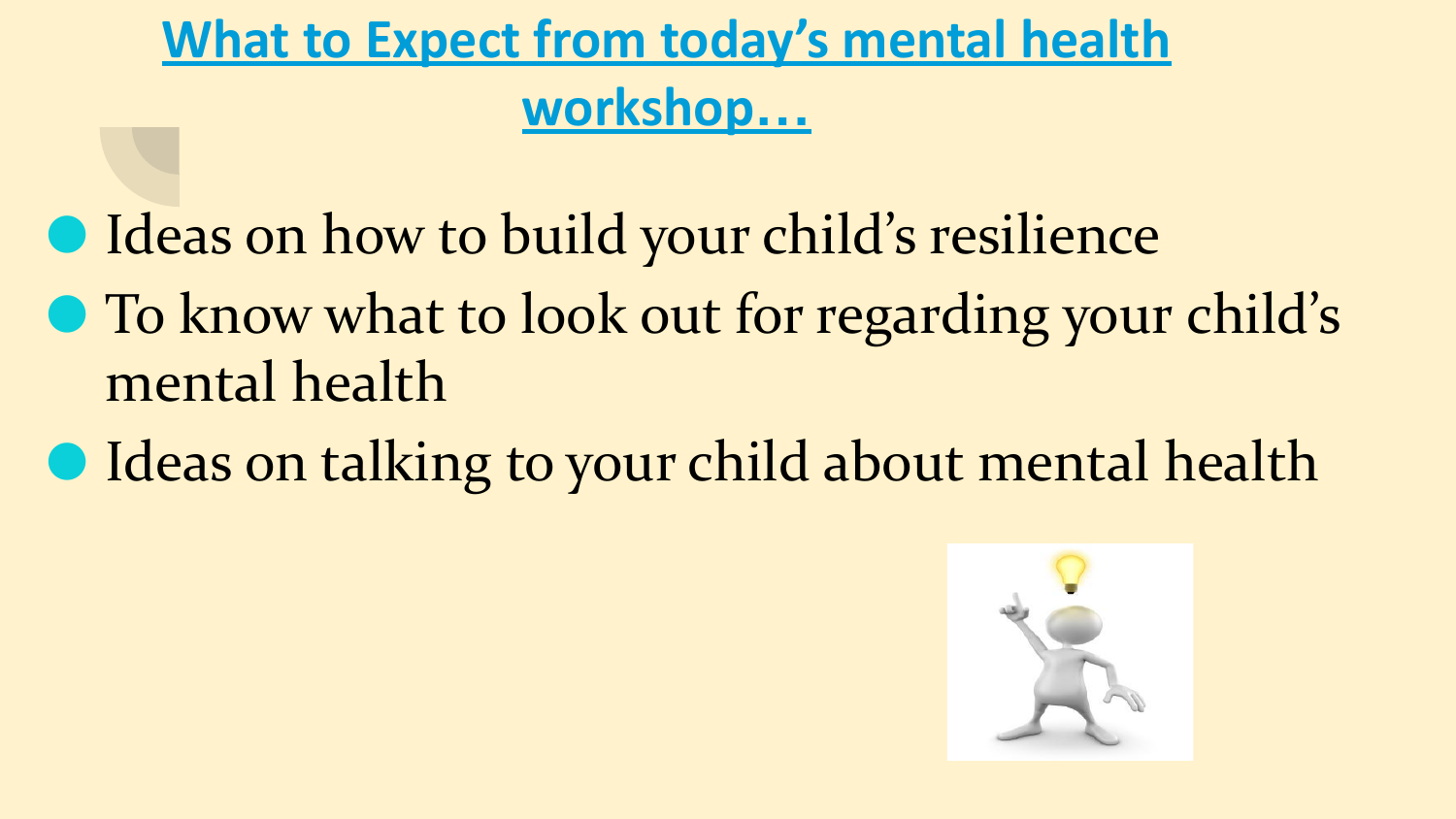# **What is Mental Health?**

### **Being able to:**

⚫Develop and thrive

- ⚫Make and keep friends, and understand what makes a good friend
- ⚫Use and enjoy time on our own
- ⚫Empathise with others
- ⚫Play and learn
- ●Develop a sense of right and wrong
- ⚫Resolve problems and setbacks and learn from them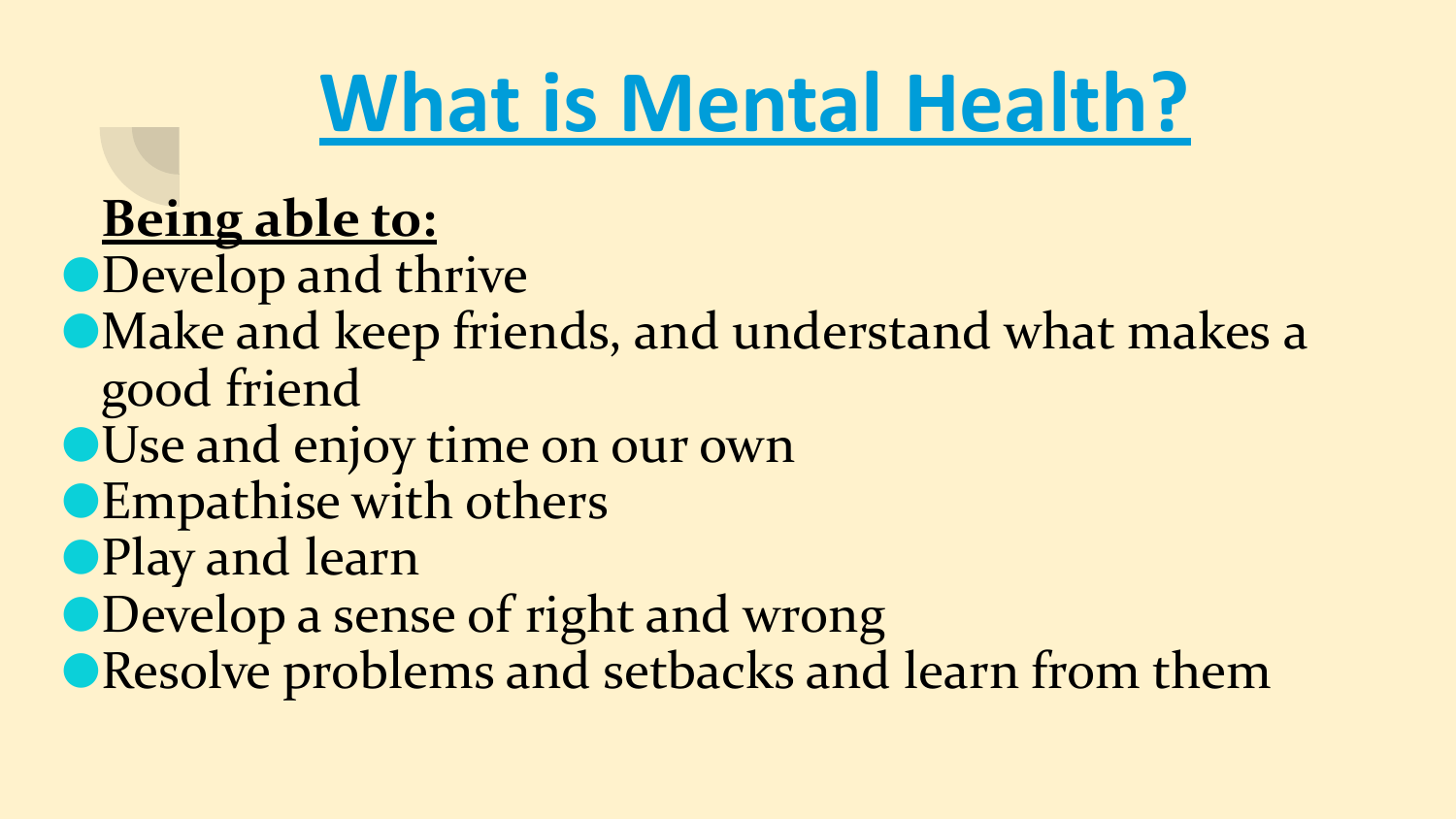# **Children with Additional Needs**

Children with additional needs might find it harder to:

- be aware of their own mental health/ understand what is happening,
- ⚫ communicate how they are feeling,
- ⚫ cope with difficult feelings,

⚫ think about or follow plans to improve their mental health. Therefore we might see more challenging behaviour or more signs of distress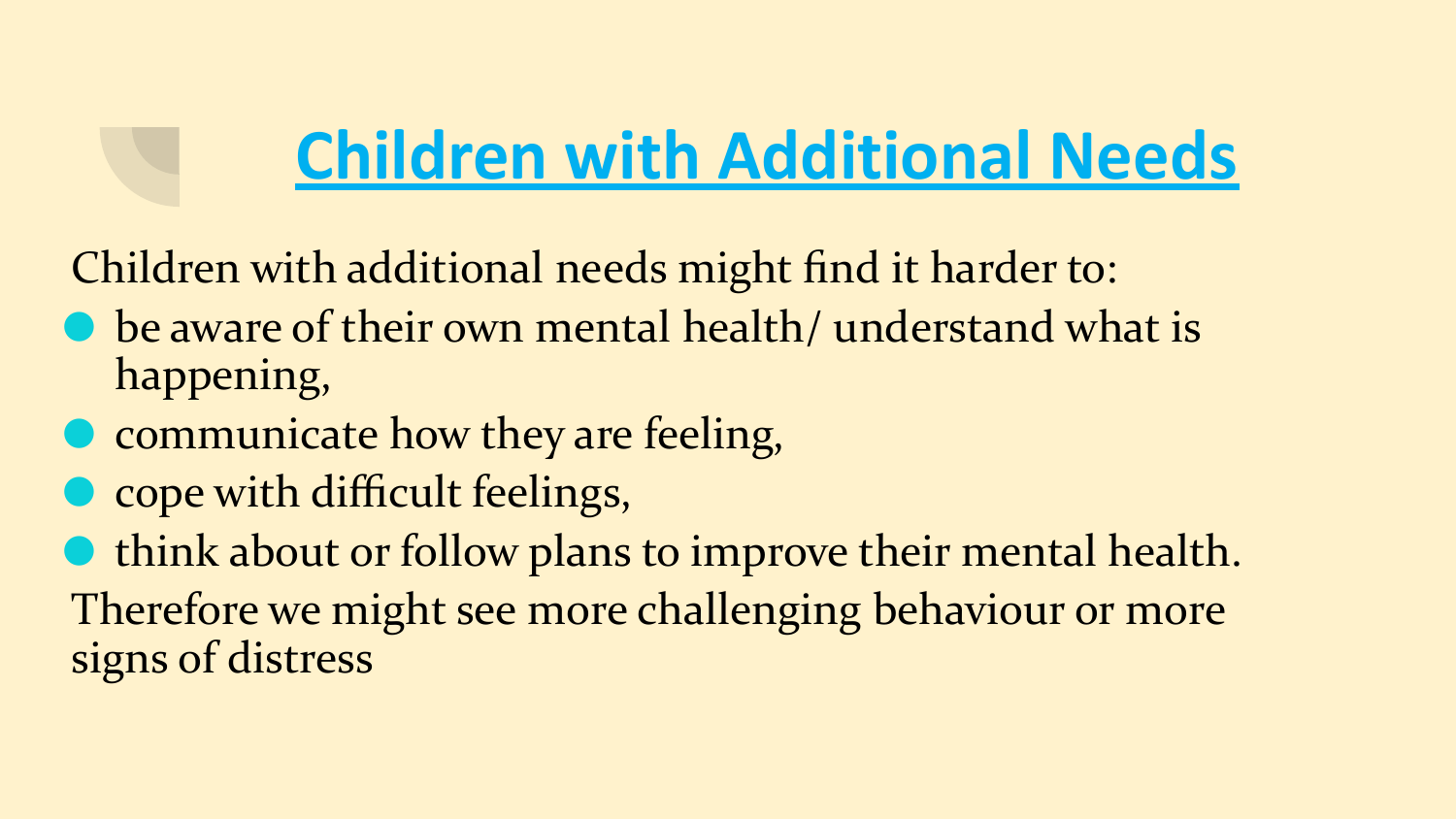## **What is Mental Health?**

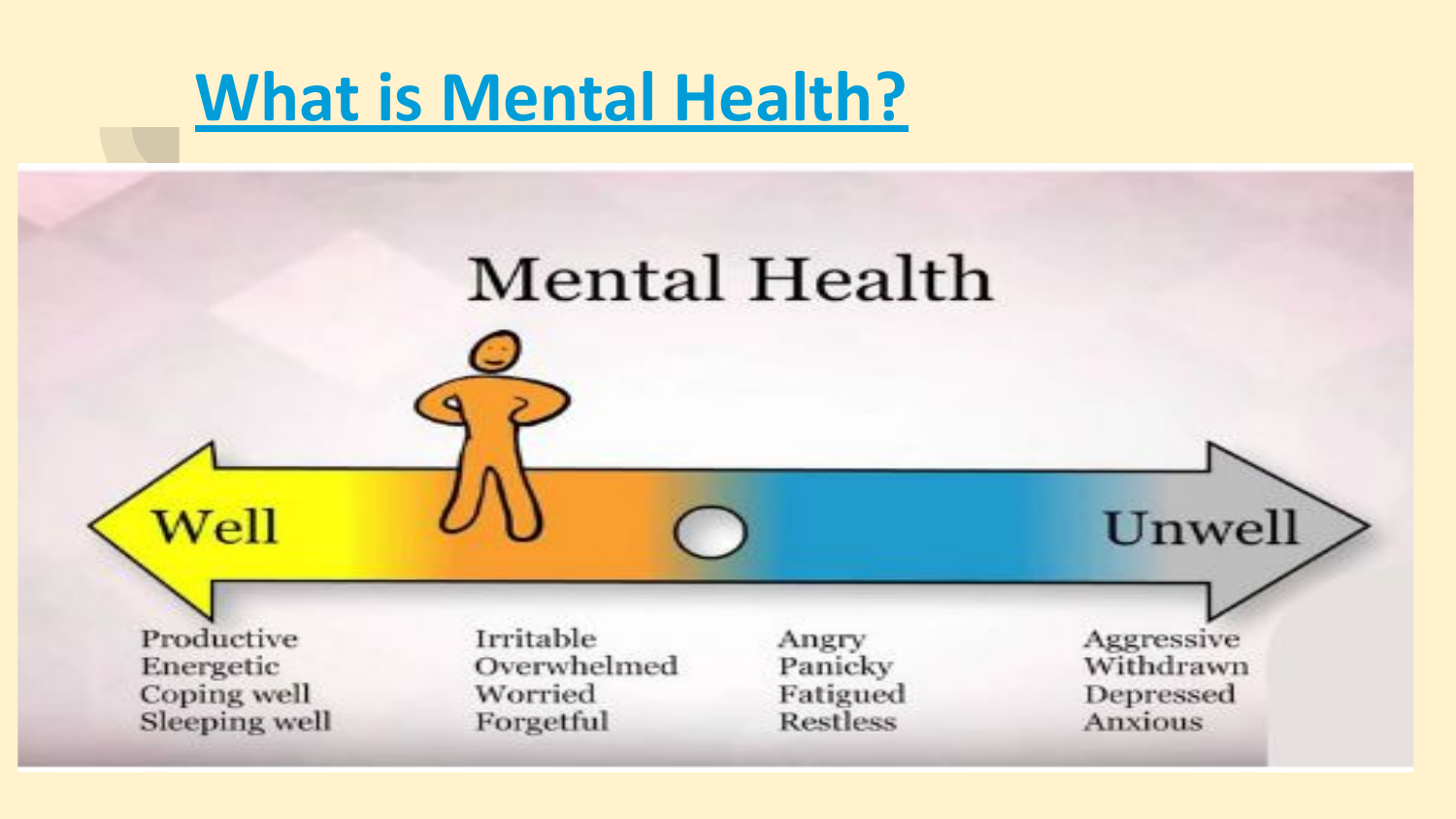# **What is Resilience?**

- Resilience: 'the capacity to recover quickly from *difficulties; toughness.'* (Oxford English Dictionary)
- What Does Resilience Mean to Young People? <https://youtu.be/4RzHx5rw0f4>

● Are children today resilient?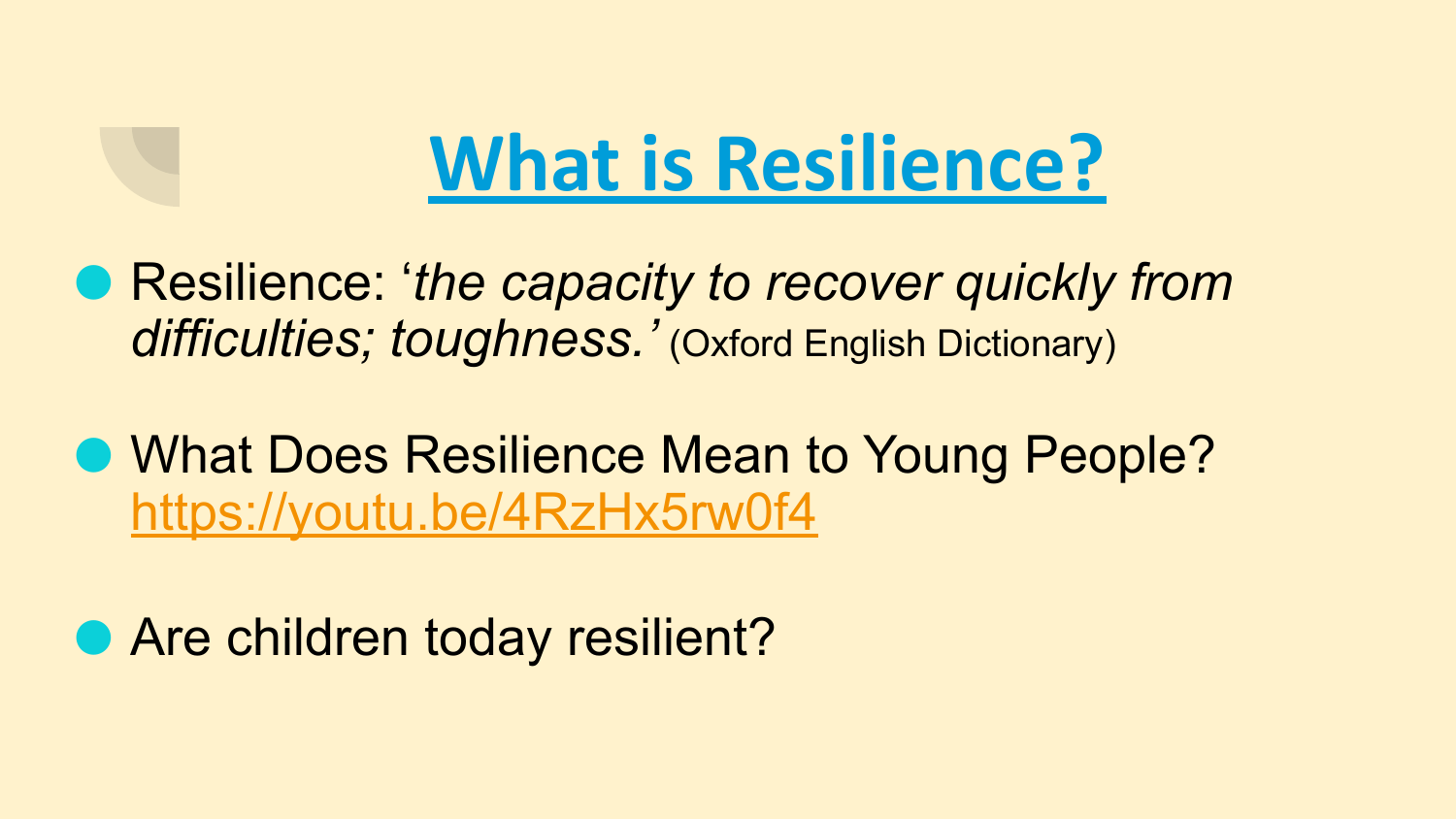### **5 ways to build on your child's resilience**

### **1. Help them manage uncertainty**



Parents can help their children feel safe and secure during uncertain times by helping them recognise that life is actually less certain than they think – but this is okay. In fact, it can be exciting not knowing exactly what will happen – surprises can sometimes be nice!

Remind them of times when unexpected events in their lives turned out to be great. Keep a journal with them of all uncertain things in their lives and note how they turn out. They won't all turn out to be good, but that's okay too (see the second tip). For example, that time when their grandparents turned up unexpectedly, when they saw a friend during a walk in the park, or when they found a treasured toy on sale in a charity shop. All these are examples of uncertainty and can help your child to start seeing an uncertain future as less threatening.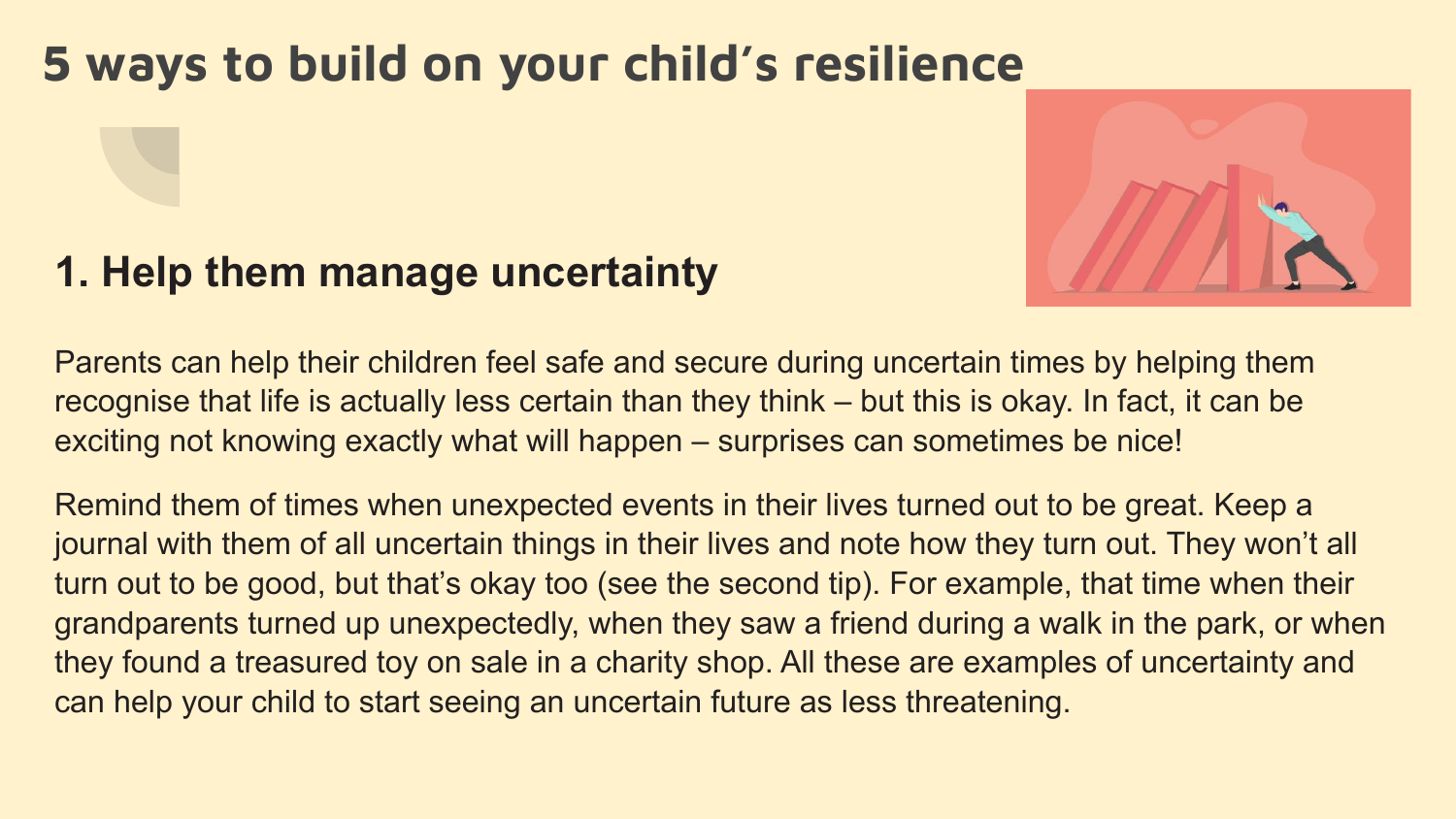### **2. How to cope with setbacks**



Not all unexpected events are good of course, and building resilience is about helping children cope with disappointment and things going wrong.

 Encourage your children to talk about feelings and emotions so that they can recognise and label the feelings of disappointment and frustration that are normal reactions to set-backs. Help them to name these feelings when they notice them.

Show them that setbacks are an important part of life and lead by example – talk openly about things that have gone wrong in your life and demonstrate how to bounce back.

Coping strategies - demonstrate slow, deep breathing. This can be so effective in calming a person and requires no resources so you can do this anywhere at any time.

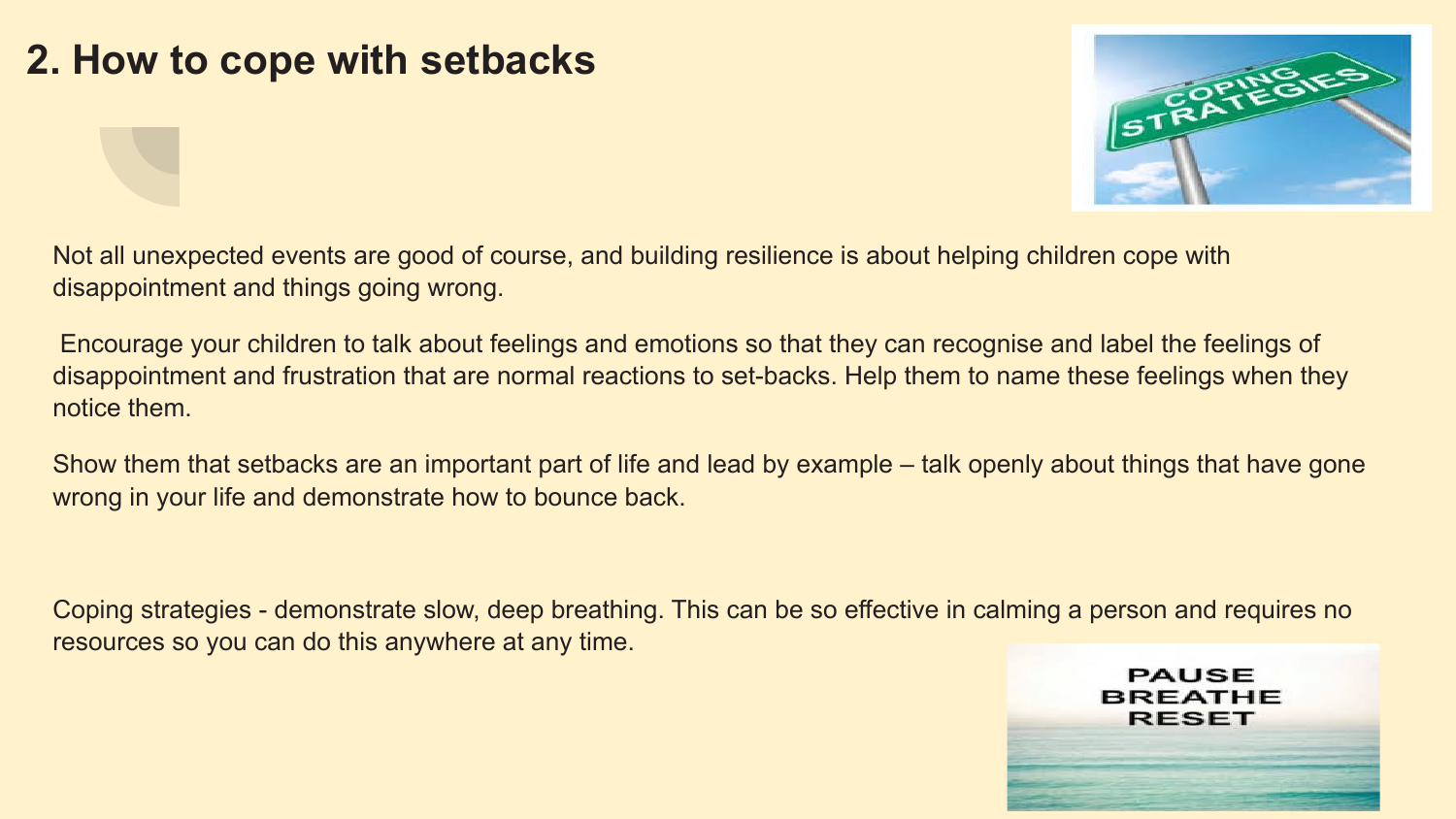#### **3. Embrace mistakes**

**EMBRACE MISTAKES. WITHOUT THEM,** YOU WOULDN'T **GROW.** 

Resilient children are less afraid of making mistakes and more prepared to take risks – because they can cope with having got it wrong. Explain how we don't always know the answers or the right way to behave, but we can make the best choices we can – and accept if we get it wrong. This means showing them that mistakes are great ways to learn and are part of what makes us human.

You could even encourage them to make mistakes. Whether that be with homework, or craft projects or creating a new dish for supper – encourage them to take risks. Show them that making mistakes helps us learn – how will they know that sprinkling in a chosen spice creates an unpleasant taste if they don't try, or that adding red to the paint won't give them the hue they were after unless they experience it for themselves?

Again lead by example and don't let them see you beating yourself up for making a mistake - remove 'I should have…' from your vocabulary and change to 'I could have…'.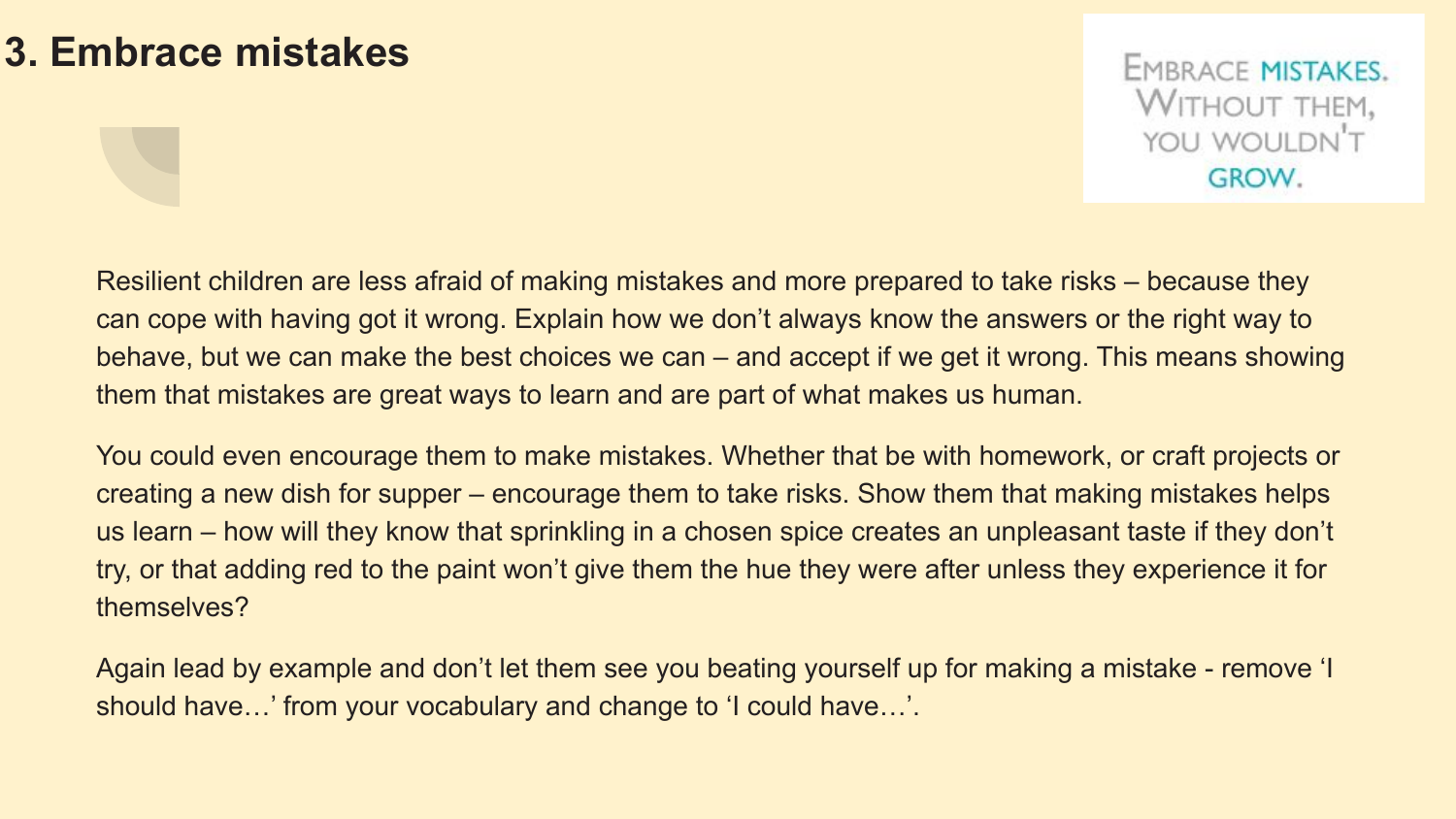### **4. Empower your children**



Resilient children are able to make age-appropriate decisions about the things that affect them. All parents want to protect their kids – it's part of the job description, but when we try too hard to protect them from life's bumps we can do more harm than good to their developing resilience.

When parents make choices for their child and are over-involved in their lives, children learn that they can't trust themselves and grow up believing that others always know better. Part of being resilient is learning to become independent and to trust in our own abilities – whilst asking for help where appropriate.

If they turn out to not be happy with their choice, help them accept responsibility for that so that they learn that they're largely accountable for their own happiness and achievements. You can do this by praising them for shrugging off bad choices or by helping them to live with them, for example you could say, 'maybe you wish you'd chosen the other meal but yours is great because it has roast potatoes – and next time you'll know to make a different choice.'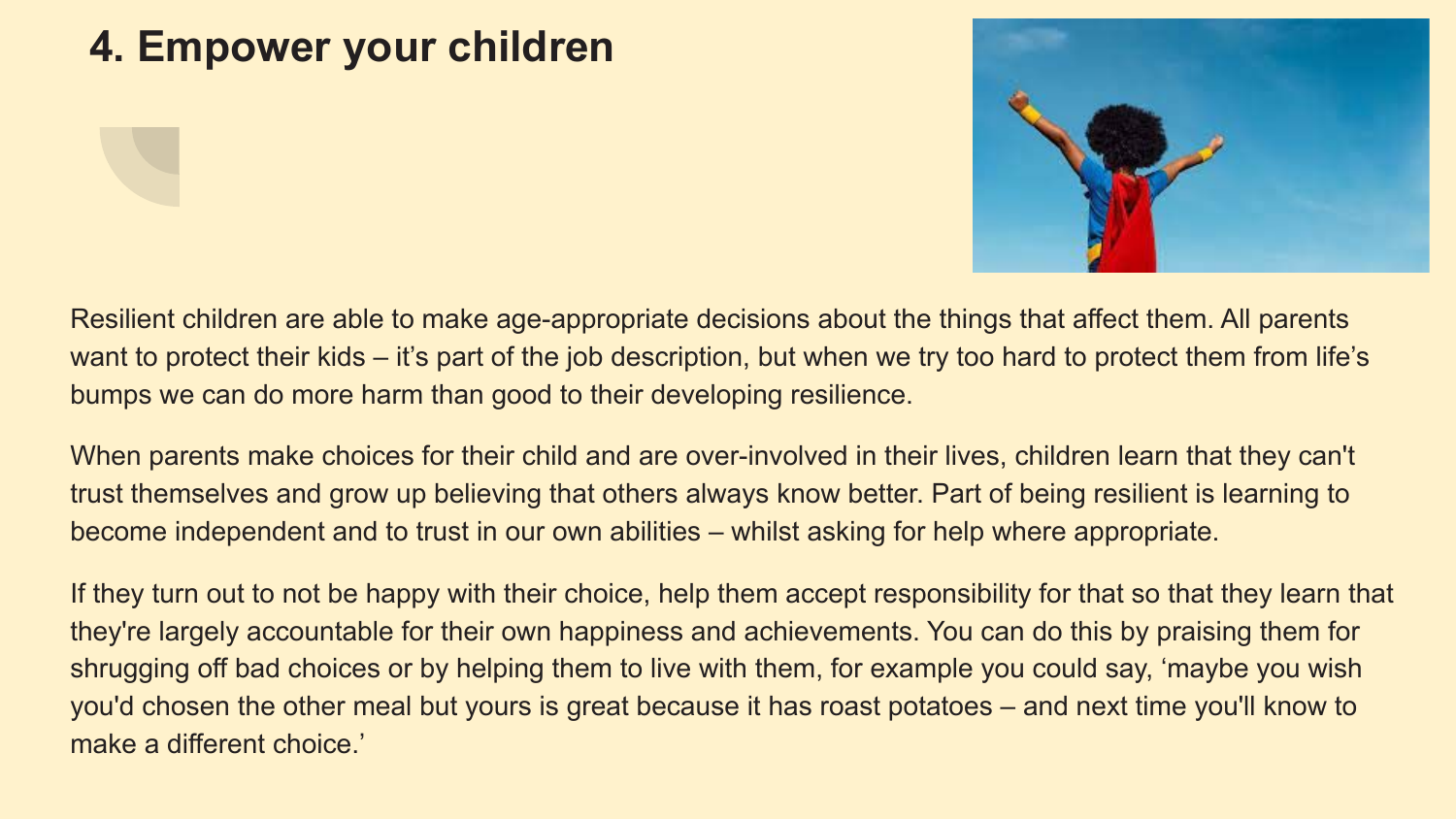### **5. Challenge their beliefs**

### **CHALLENGE YOUR LIMITING BELIEFS**

Finally, resilient children develop helpful, rather than unhelpful, ways of thinking.

 Examples of unhelpful thinking styles include catastrophising (assuming the very worse will happen), black and white thinking (seeing things only as either good or bad), ignoring the positives (dismissing when good things happen and only focusing on when bad things happen), fortune-telling (assuming they know what is going to happen) and overgeneralization (assuming that because something happened once, it will always be that way).

In terms of COVID-19 this could mean a child assuming that they or their loved ones will get ill (fortune-telling), perhaps seriously (catastrophising), that life at school will be terrible with social distancing (black and white thinking), that they won't be able to see their friends (ignoring the positives of the friendships they have maintained during the pandemic), or that lockdown will be back every few months (overgeneralization).

Challenge these beliefs by explaining the flaws in their thinking styles and that we all make such thinking mistakes sometimes and helping them see alternative perspectives that may be equally valid.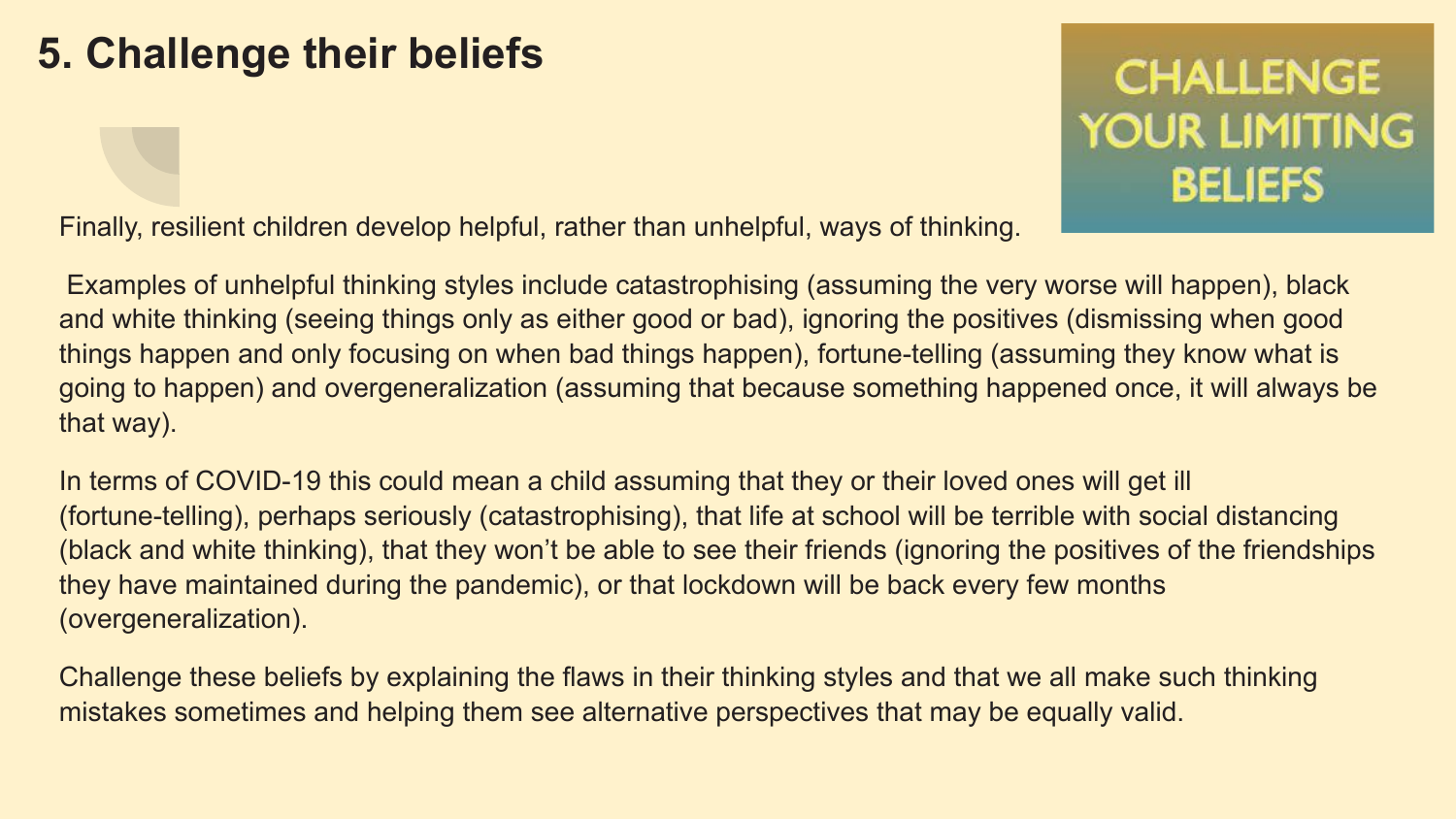### **Mental wellbeing teaching at Grange Park**

We already teach about and support mental wellbeing at our school. We teach about mental wellbeing by:

- Participating in Mental Health Awareness Week
- Learning about mindfulness continuing to embed through the PSHE curriculum
- Sports Coaches and teachers linking the benefits of exercise to mental health
- Embedding the 5 ways to wellbeing
- Having a wellbeing and mindfulness section on your Google Classrooms
- Having Trust Boxes in all classrooms

And we support mental wellbeing by:

- Having a support system in place for mental wellbeing by referring to me and the learning mentor
- Support for families by referring them to outside agencies such as CAMHs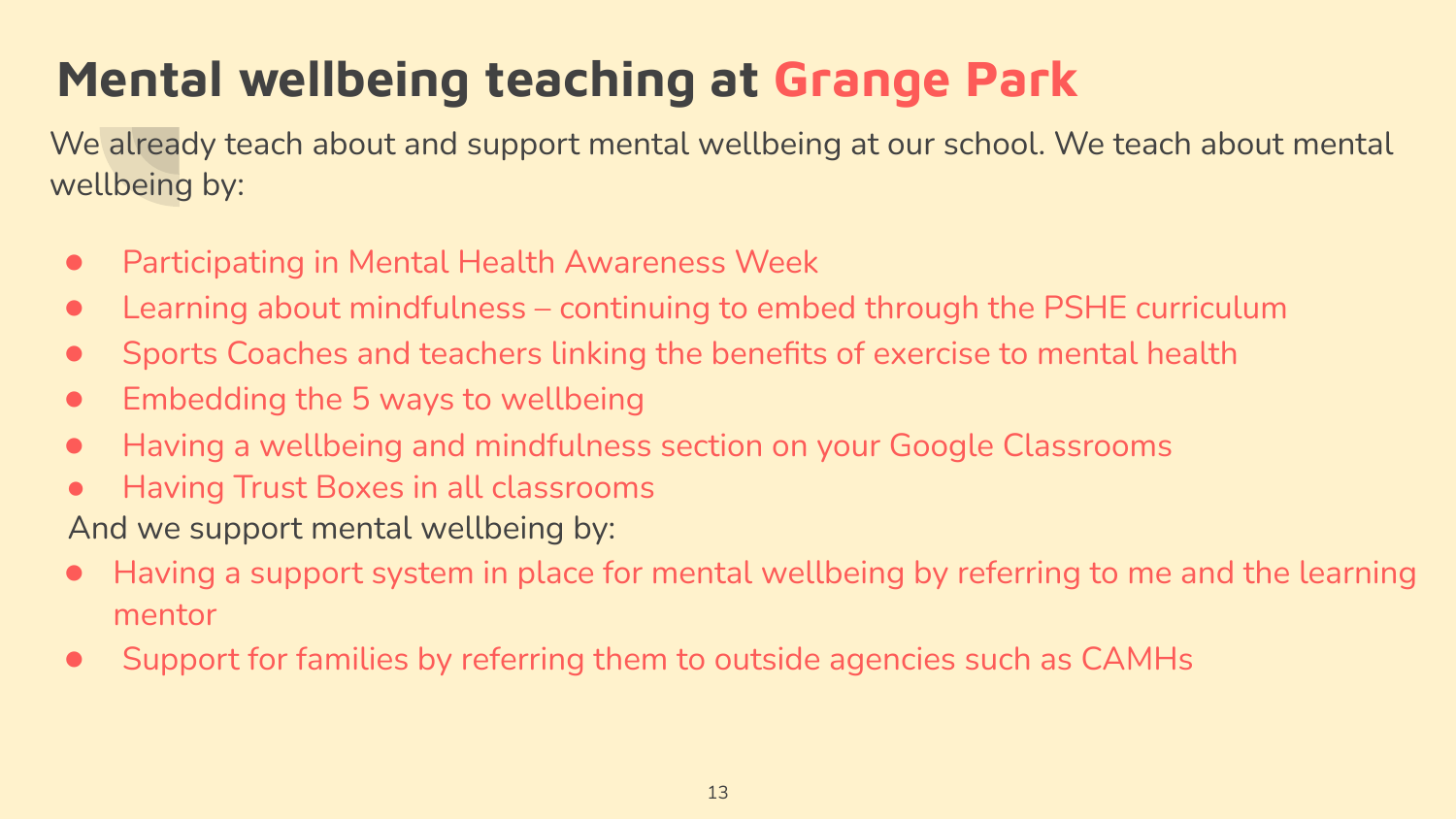### **Resources and Strategies to support our Children's Mental Health & Wellbeing**

### Day to day

Our everyday habits are important to our mental health, just as they are to our physical health. Here are a few suggestions to help your child develop good habits.

#### **Think about the five ways to wellbeing**

Are there things you can encourage them to do, or do

together, each day?

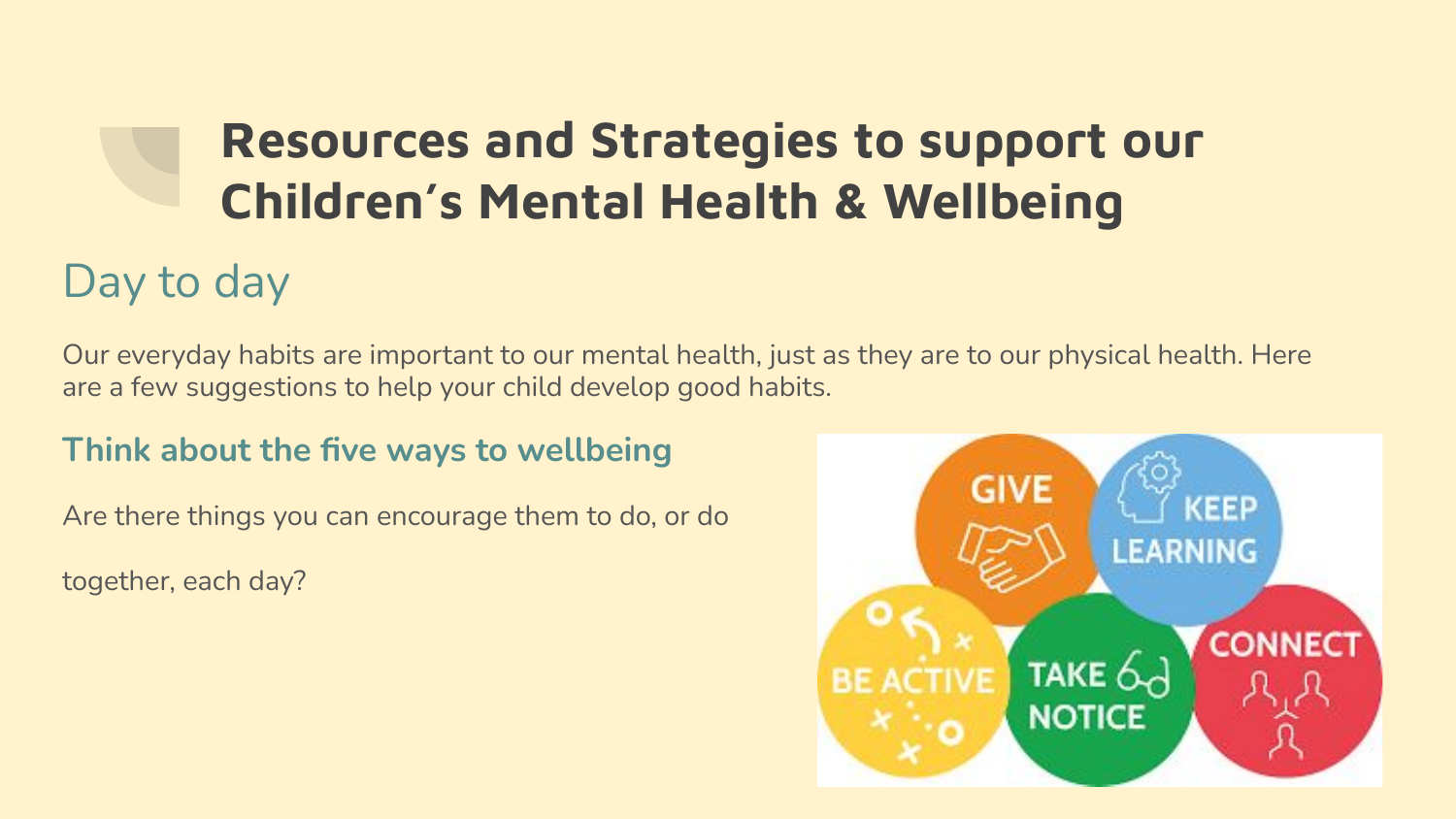## **5 Ways to Mental Wellbeing**

- ⚫ **Connect**  with other people, talk, spend time with family and friends
- ⚫ **Be Active**  physical exercise, walking,
- ⚫ **Take Notice**  'Be in the moment', notice what's going on around you in the present
- ⚫ **Learn**  do a crossword, read a book, learn a new skill, attend a workshop!
- ⚫ **Give** help others, engage in your community

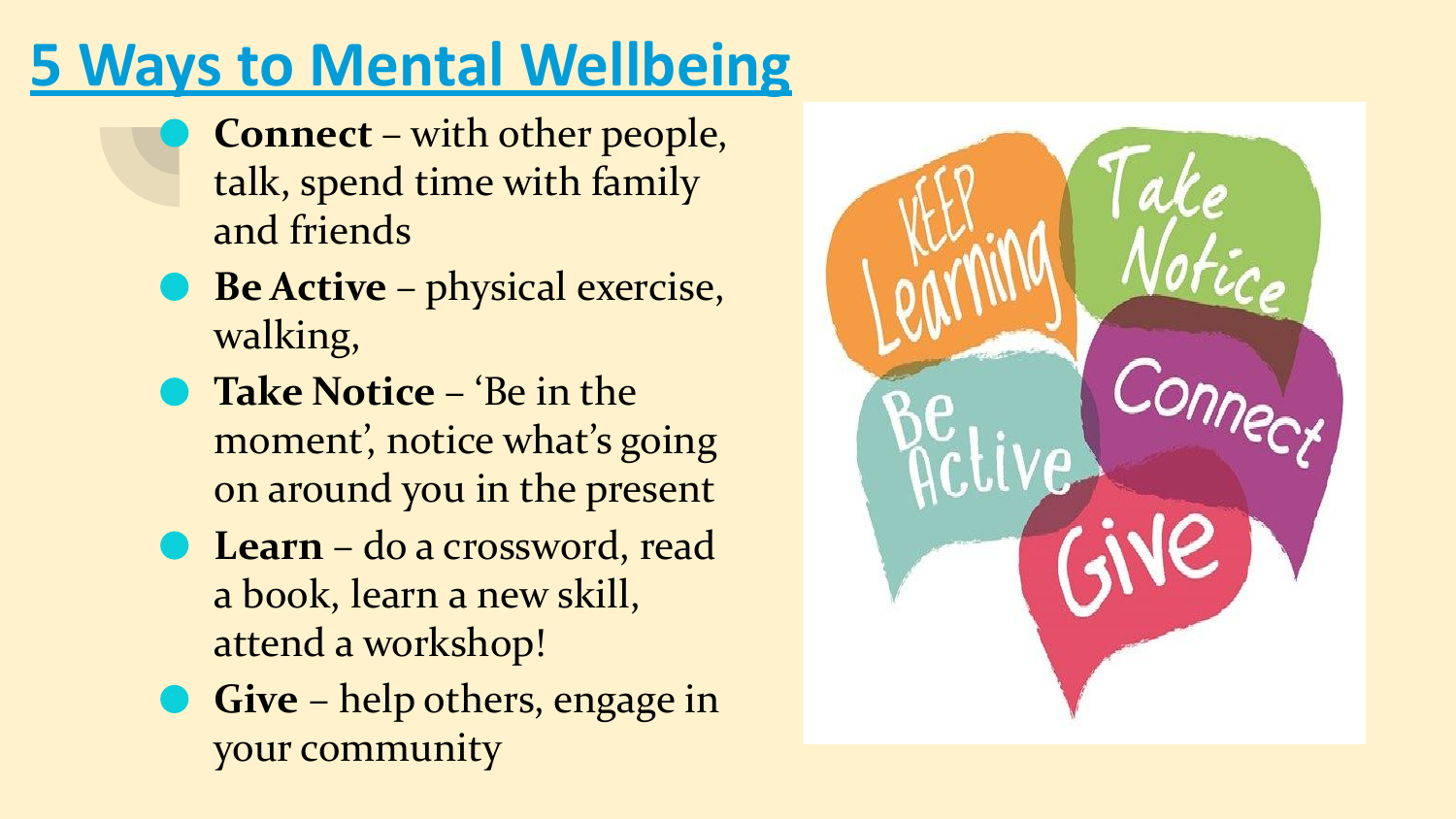

 Unhelpful coping strategies = tap blocked so water fills bucket and overflows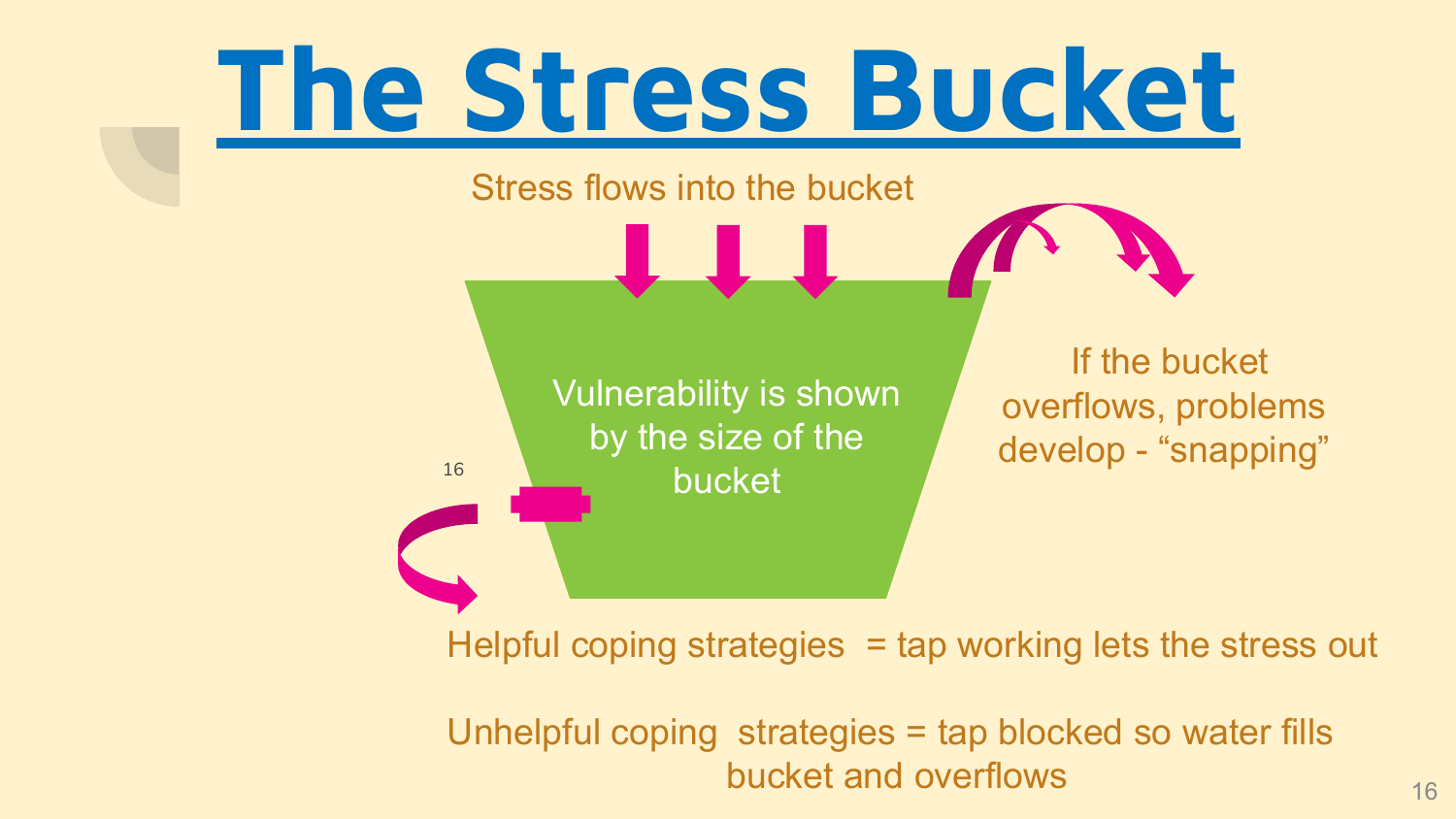## **How to Talk and How to Listen**



- ⚫ Make talking about mental health a normal everyday part of life
- Give it your full attention and take it seriously
- **Positive body language**
- ⚫ Ask open questions
- Stay calm
- ⚫ Offer empathy rather than solutions
- ⚫ Encourage your child to think of what might help (give them control)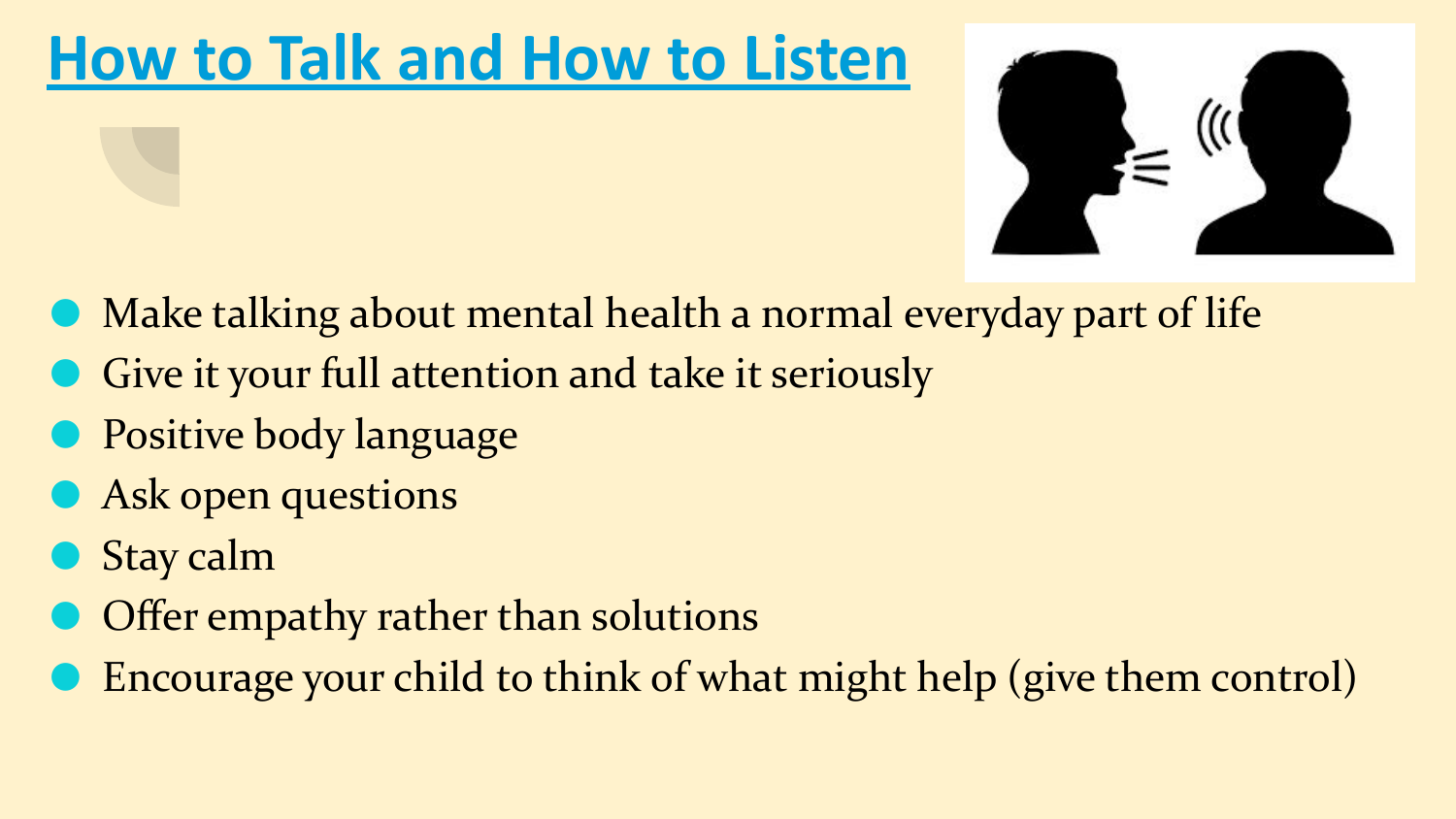### **Mindfulness**

### **- A powerful resource for our children to promote relaxation and calm**

<https://www.youtube.com/watch?v=IIbBI-BT9c4>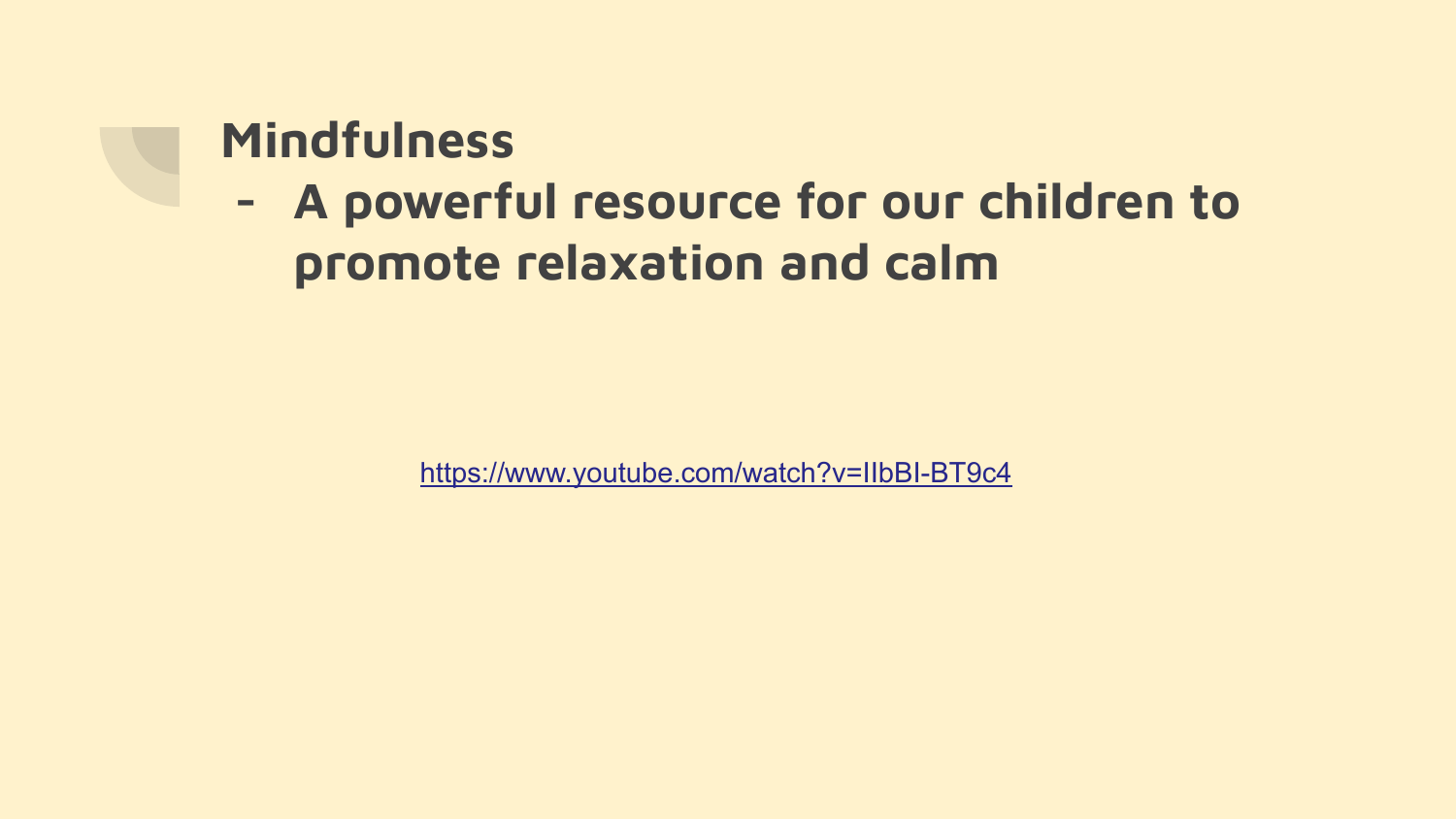#### **Rebecca**

#### **Talk openly about mental health**

Just as you might encourage them to eat fruit and veg to keep their bodies healthy (and model this behaviour yourself), talk openly about, for example, staying connected with others or being physically active in order to take care of our minds.



#### **Model good habits**

Children often learn from copying what they see around them. If you are taking care of your own mental health, it's easier for them to see what good habits look like.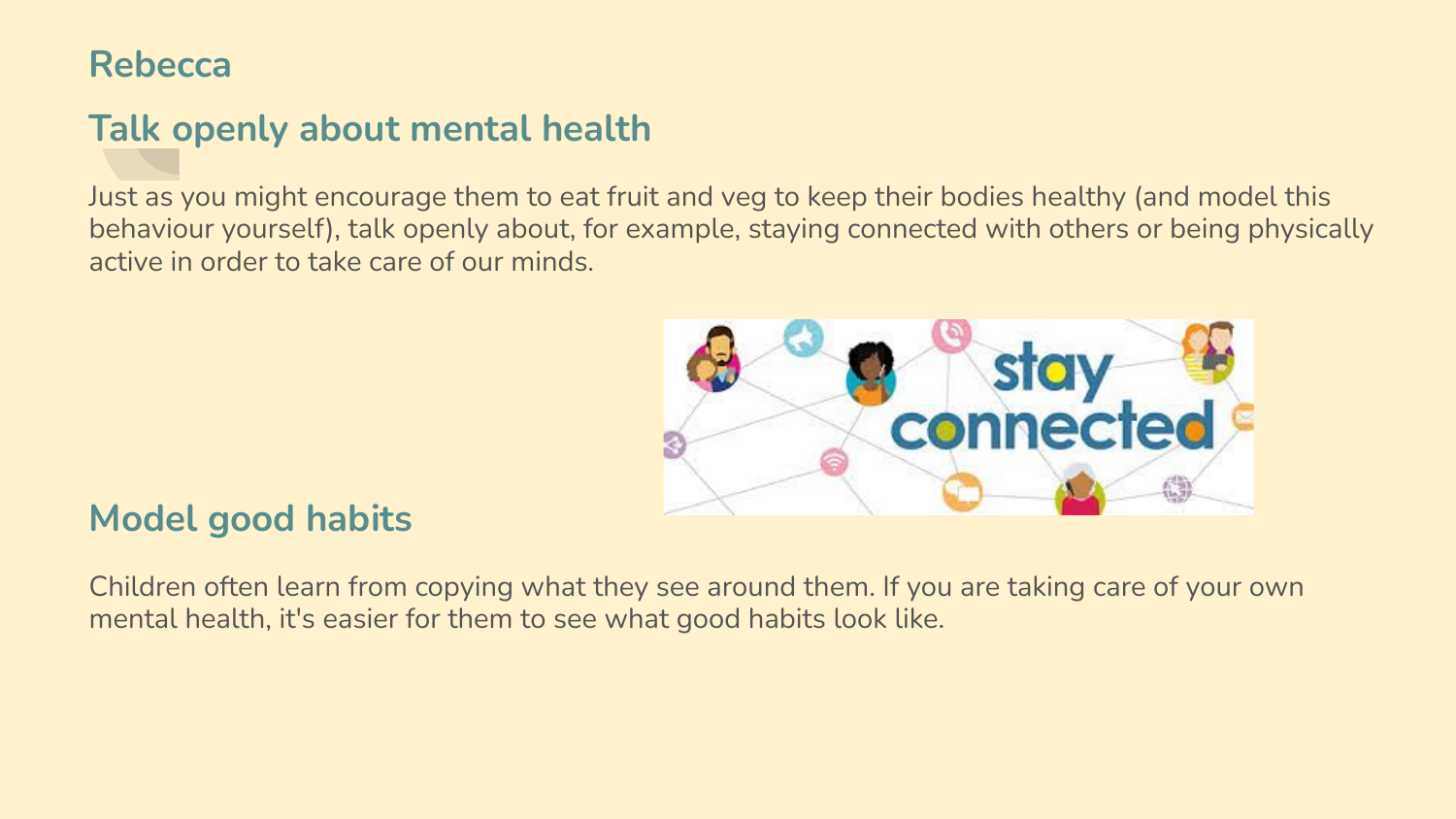## **Phone Usage**

### **Think about phone usage – both theirs and yours**

We don't fully understand the impact of social media on our mental health but using phones and laptops can impact on our sleep, which is important to our mental health.

We're also more likely to listen to one another if we're not distracted by technology.

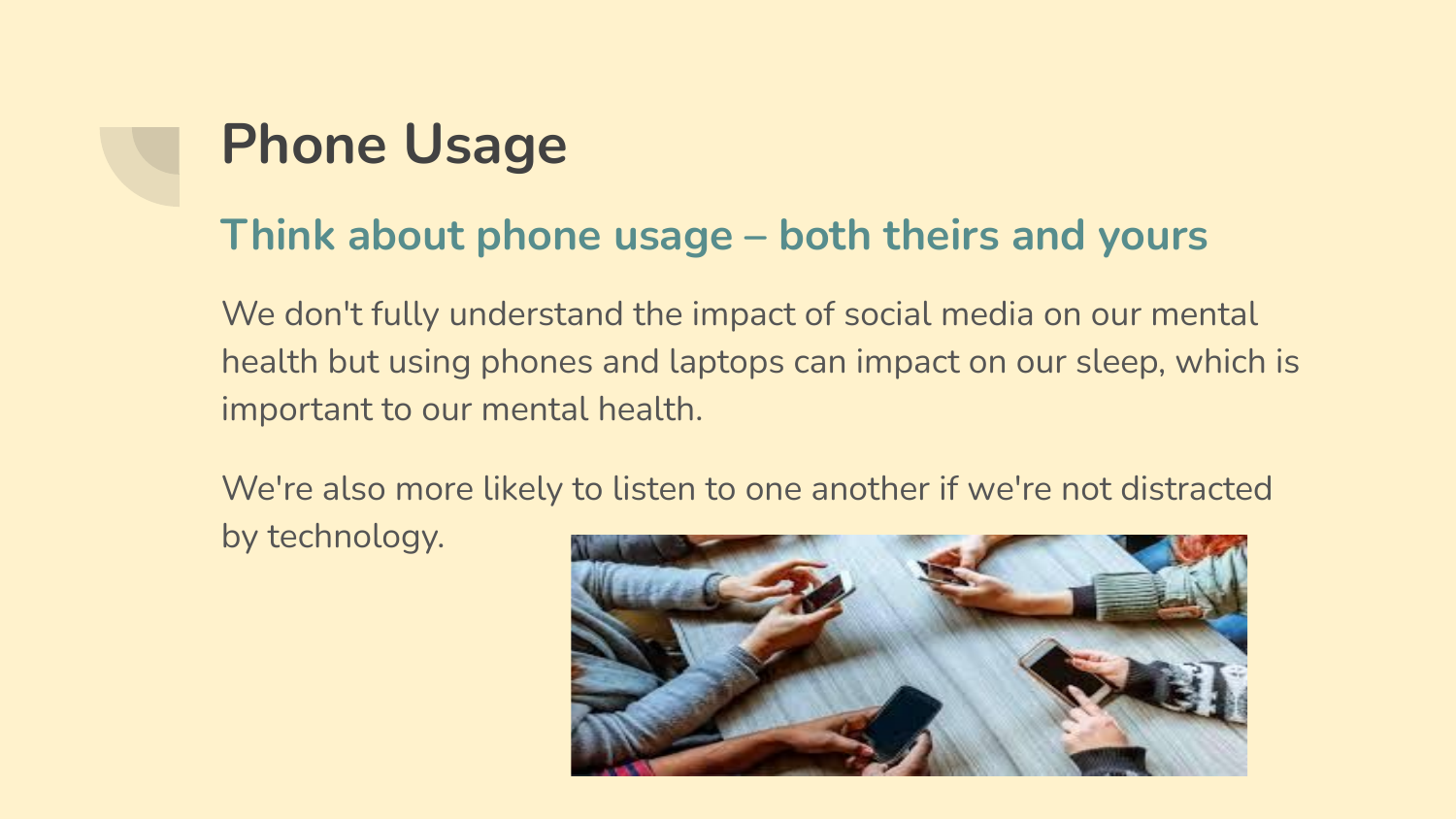#### **Notice any changes in your child's behaviour**

Young people tell us how they're feeling in many ways, not always verbally.

Learning what is normal for your child makes it easier to notice when things change, and if this might be a sign that they're struggling.

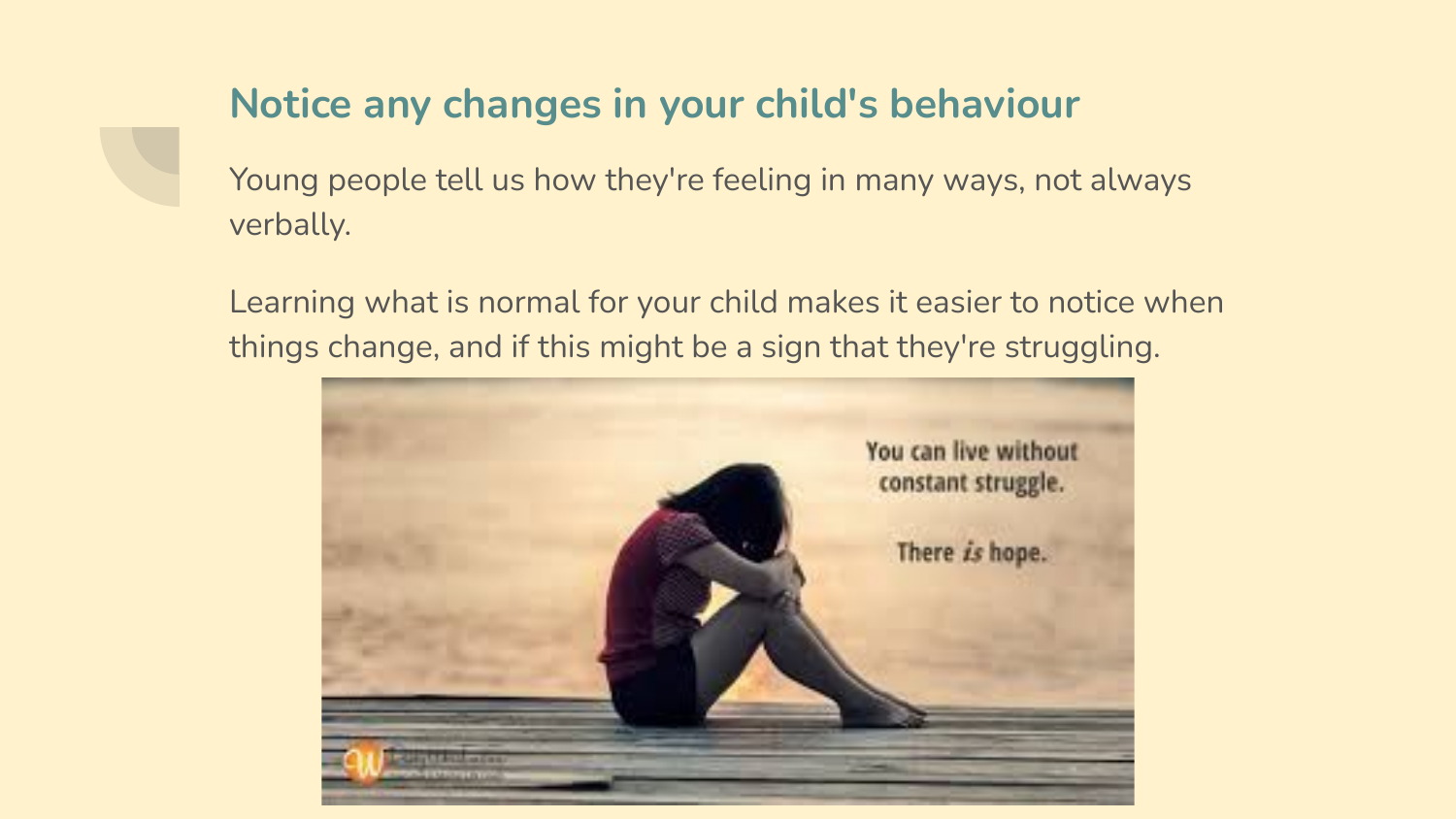### **Signs of poor mental health**

- withdrawing, or avoiding friends or social situations
- finding it hard to concentrate, or losing interest in schoolwork
- not wanting to do things they previously enjoyed
- feeling irritable or angry
- feeling tearful, miserable, lonely or hopeless
- feeling empty or numb
- being very self-critical
- sleeping more or less than normal
- eating more or less than normal
- feeling tired or not having any energy
- wanting to self-harm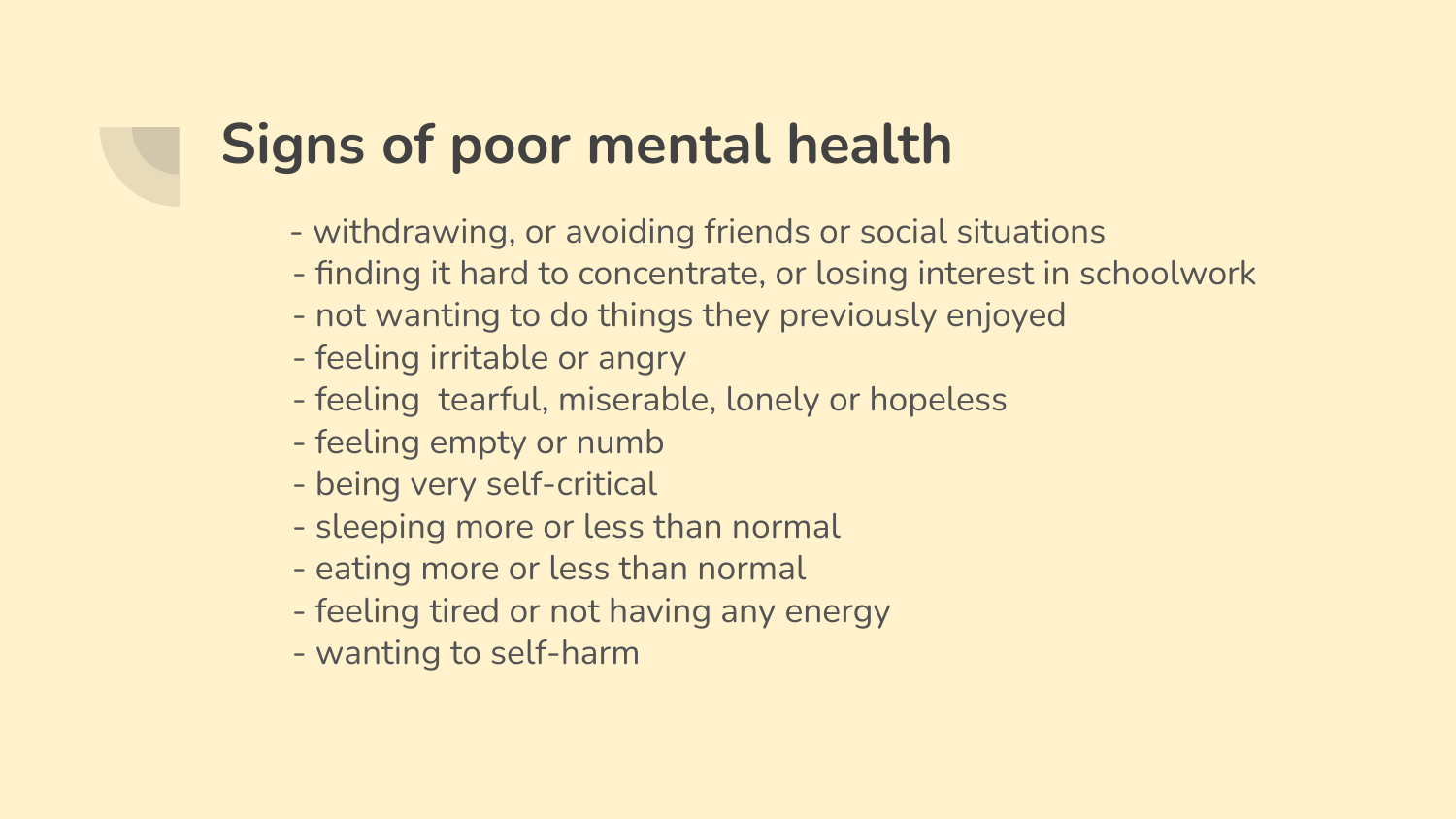#### How can I help my child?

**Try to open up a conversation about what's going on.** You might start by letting them know that you've noticed they don't seem very happy at the moment, voicing your concerns in a caring and non-judgmental way.

**Listen and provide emotional support.** Try not to ask too many questions, come up with quick solutions or gloss over their sadness. Empathise with how they're feeling – letting them know they can talk to you as often and for as long as they need to.

**Try again another day if they don't want to talk.** Finding it difficult to talk or reach out is often a part of feeling low or depressed – and it can be especially difficult for young people to talk about these kinds of feelings. Let them know you're there when they're ready to talk

**Think together about whether there's anything in particular that's making them feel this way.** This could include a problem with a friendship or family relationship, feeling bullied or left-out at school, feeling overwhelmed by school work, struggling with a change such as divorce or separation in the family, or a combination of things. Are there changes that could be made at home or school that would make things easier?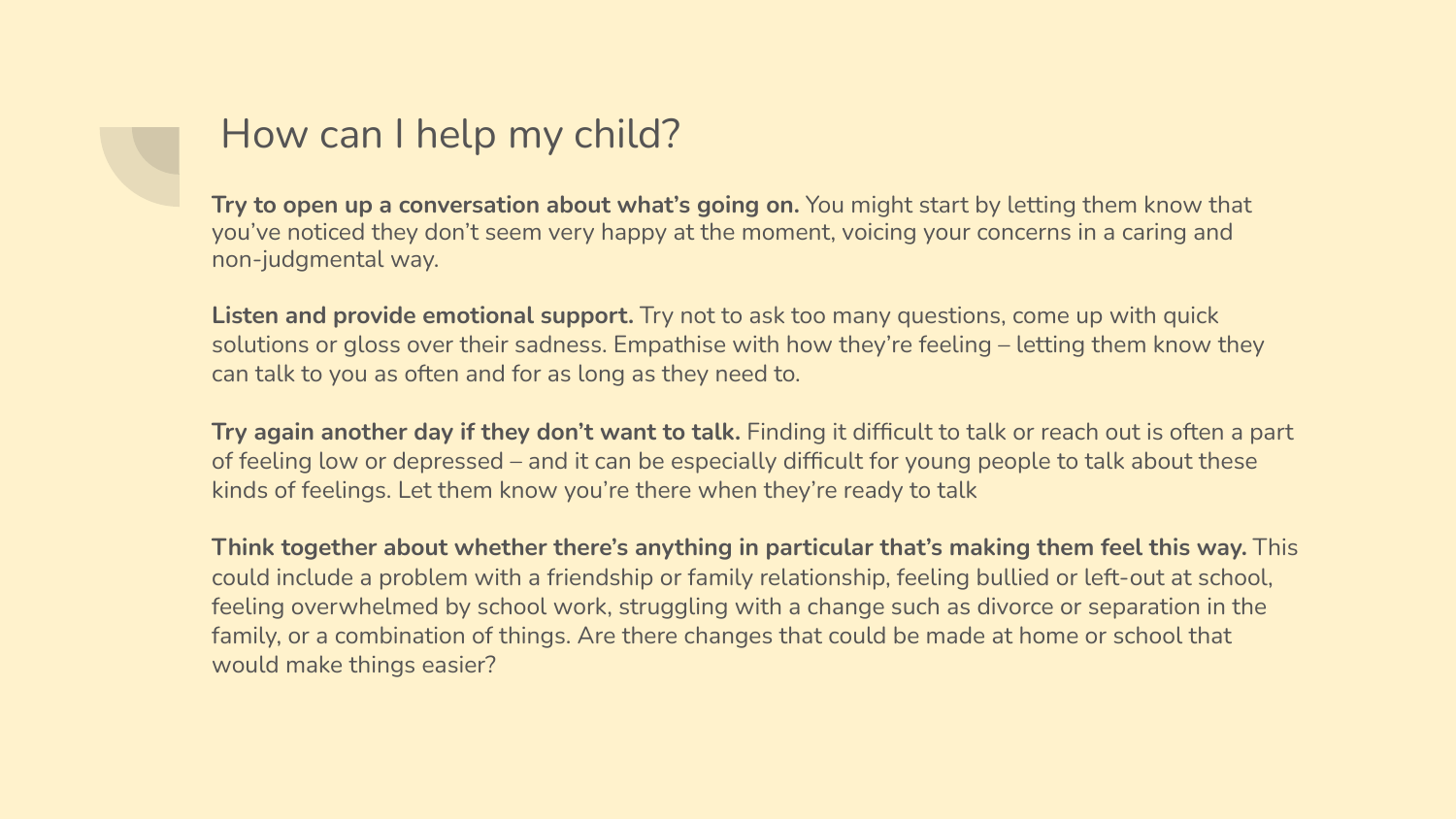**If they don't feel able to talk to you, encourage them to speak to someone else – while reassuring them that you'll still be there.** Let them know about the phone, webchat, email and text support they can access from services available.

**Support them to keep routines, activities and connections with other people going as much as possible.** Make opportunities for seeing friends and family, and encourage them to do the things they enjoy – whether that's exercising, listening to music, doing something creative like colouring or drawing, watching a favourite film, reading a favourite book or going for a walk with you.

**Help them to do the daily things that support our wellbeing.** This includes getting up at a regular time, eating regular meals, doing exercise, drinking water, spending quality time with loved ones and getting enough sleep.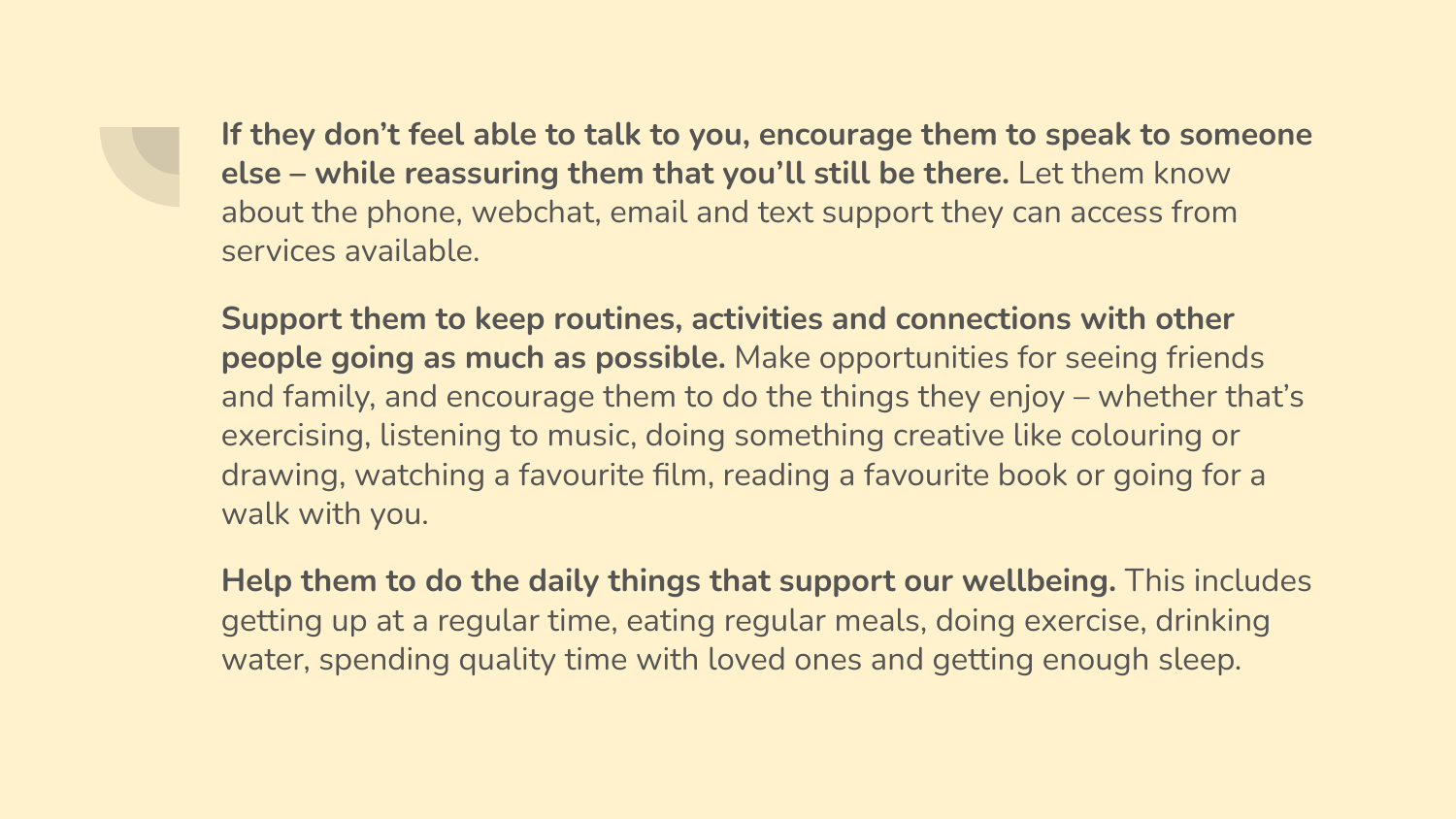**Reassure them.** Let them know you love them, these feelings won't last forever, and that you can find support to help things feel better.

**Don't ignore worrying signs, hoping they'll go away.** Trust your gut feeling – you know when something's just not right.

**Seek professional help if you're worried about your child's mental health.** Some children and young people will need professional and specialist help to feel better. They may benefit from a specific diagnosis or a treatment such as talking therapy. You can find more information about this below.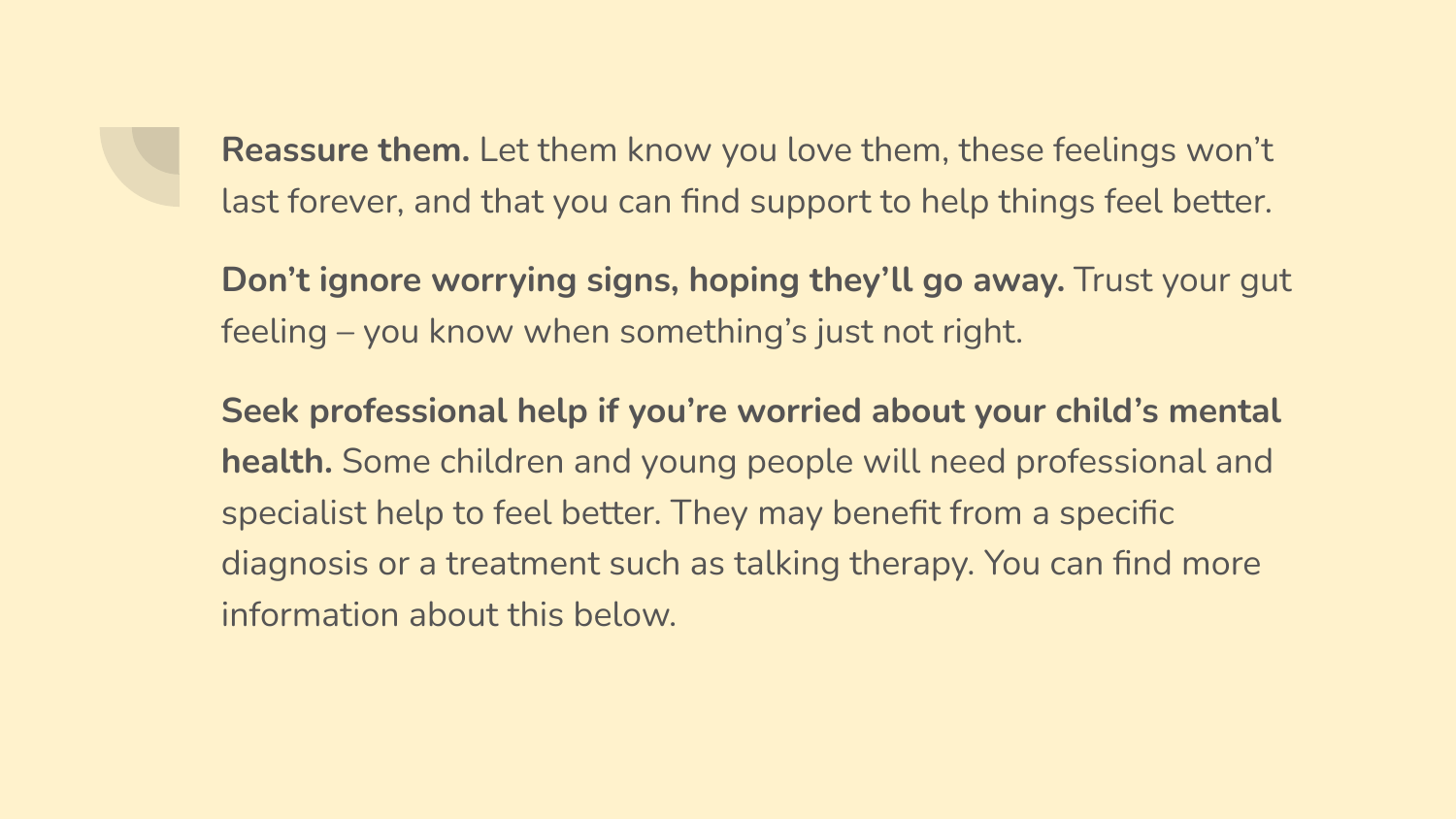### **How should we respond if we are worried?**

Being a parent can be challenging in everyday situations. Now, more than ever, taking care of your mental health is important. Staying at home more or having to work from home can put different pressures on everyone. And if you're struggling, it's okay to reach out for support from friends, families and organisations that are here to help.

Changes to our mental health can sometimes affect children and their well-being. They may pick up on your anxiety or low mood. This doesn't mean you should hide or minimise your feelings. You can try to explain them using phrases like, "It's ok to get big feelings, everyone gets big feelings but it's still the grown up's job to look after the children" or "If grown-up's get big feelings it's not your fault - we can ask other grown-ups for help with our feelings."

The NSPCC can help support you through any worries for your child's mental health and wellbeing:

0808 800 5000 or email help@nspcc.org.uk.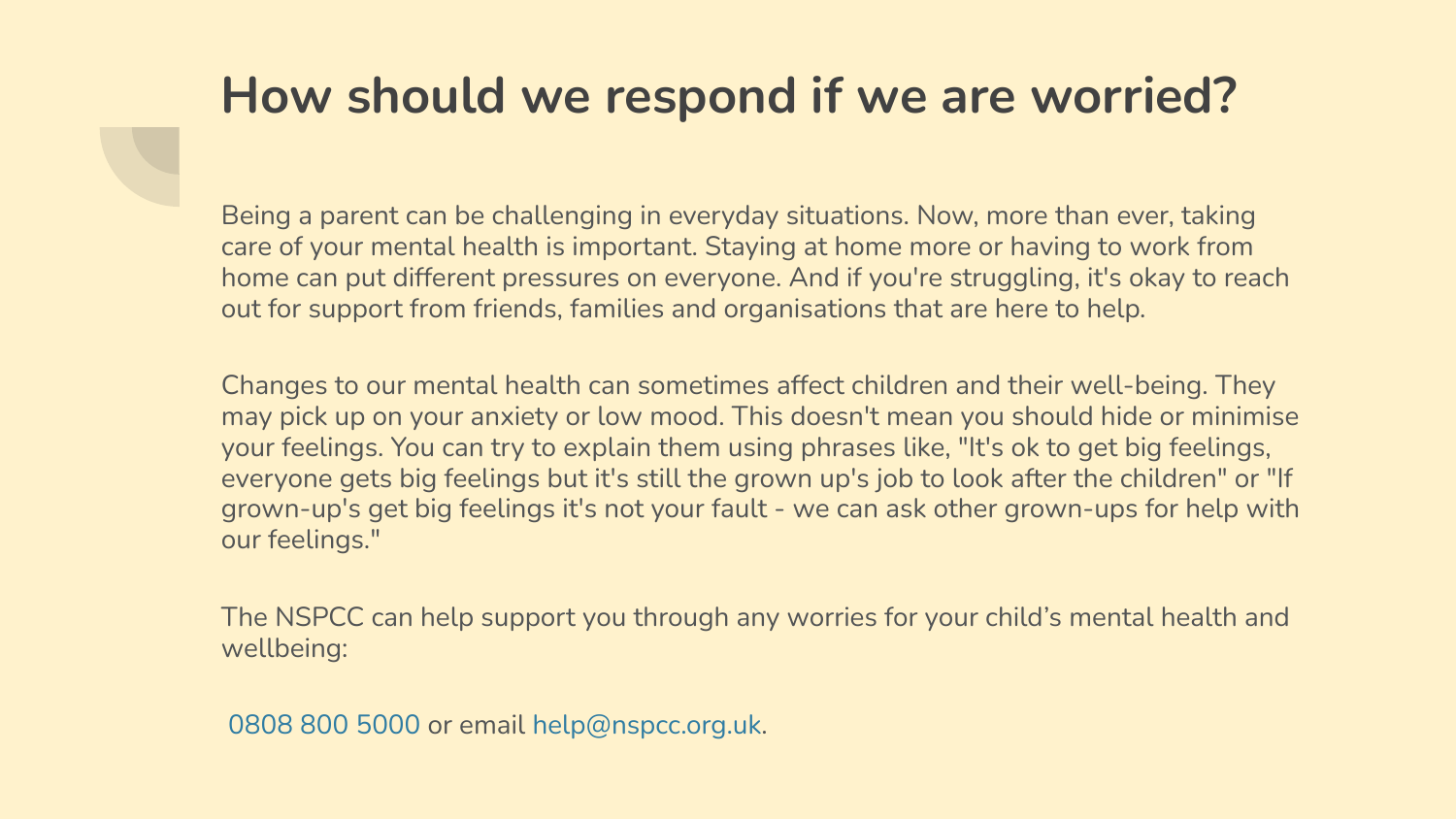#### When you face challenging behaviour at home or have a child who has low motivation

**There are many issues which may impact upon a child's mental health**

#### **Structuring the day at home can really support with easing the anxiety they may feel**

 Structuring the day allows the child (and adult) to view and understand what needs to be accomplished that day. The structure does not need to just highlight tasks that need completing. It is a good idea to also build in times for fun and relaxation.

#### **An example of a structured day may include:**

- What is now and what is next<br>● What tasks are expected of th
- What tasks are expected of them, and the likely duration of these tasks
- A clear start and end to the structured day
- Demonstrate balance Highlight the fact that there is time for work, time for relaxing and time for fun
- Agreed ideas parent and child discuss and agree upon the detail of the timetable and stick to it. This may give the child a feeling of ownership

Visual timetables are recommended, particularly age appropriate, child friendly designs.

Think about healthy eating (get them involved in cooking!) and exercise.

A good night's sleep is also really important - try to get them back into routines that fit with school.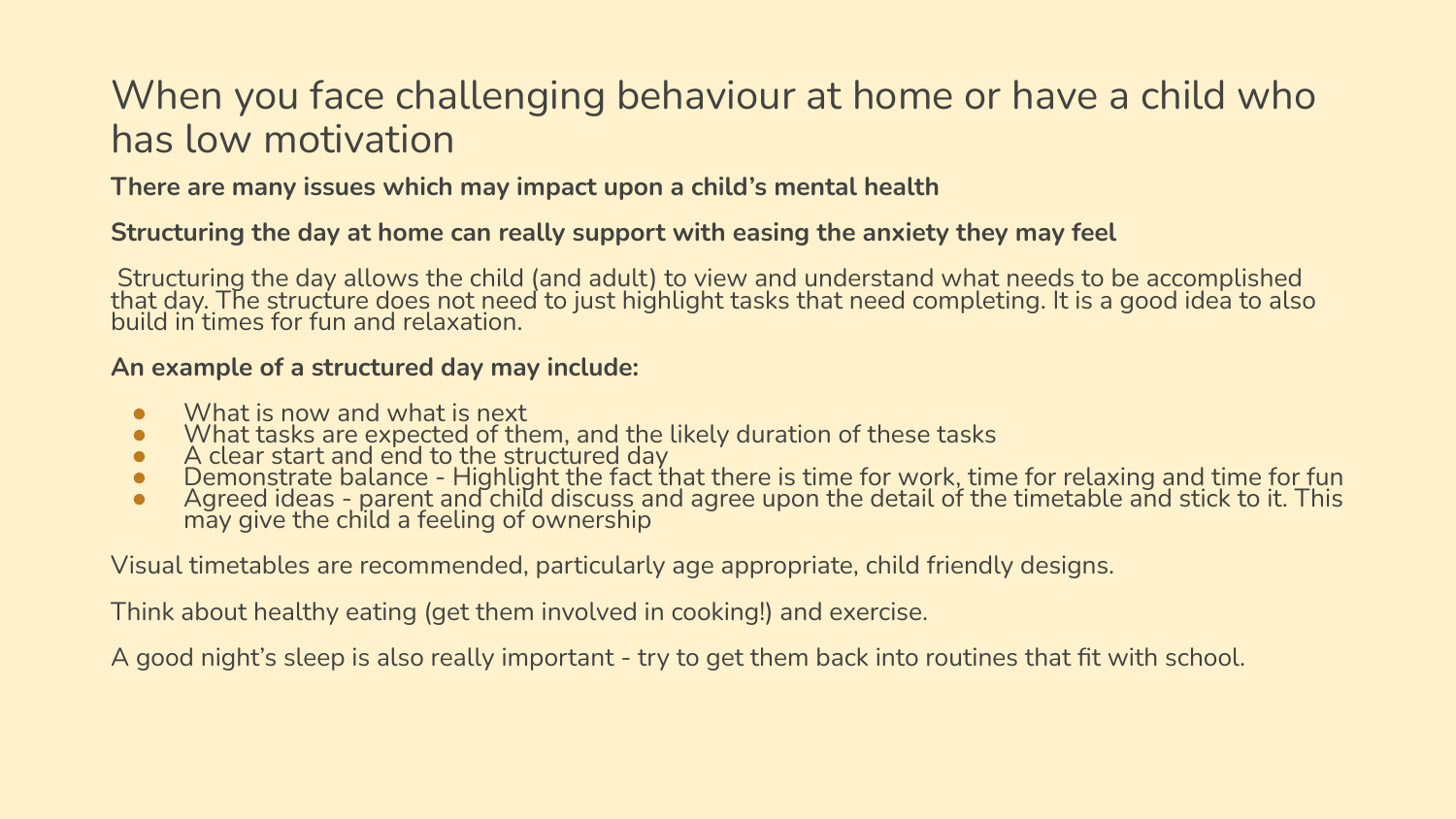#### **Supporting Well-being in the home- Issues and Possible Solutions**

#### **My child and I disagree a lot**

- Possible solutions: clear rules/boundaries
- choose your battles
- communicate assertively and calmly

#### **I am concerned about my child's physical/mental health**:

- Possible solutions: eat meals at structured times -
- schedule in some exercise -
- continue to take care of yourself,
- even if you aren't going anywhere
- change the environment, get out of the house for a walk or cycle
- **My child does not want to engage in home learning**
- Possible solutions: establish the reason why, there may be an easy solution -
- Discuss this with the class teacher

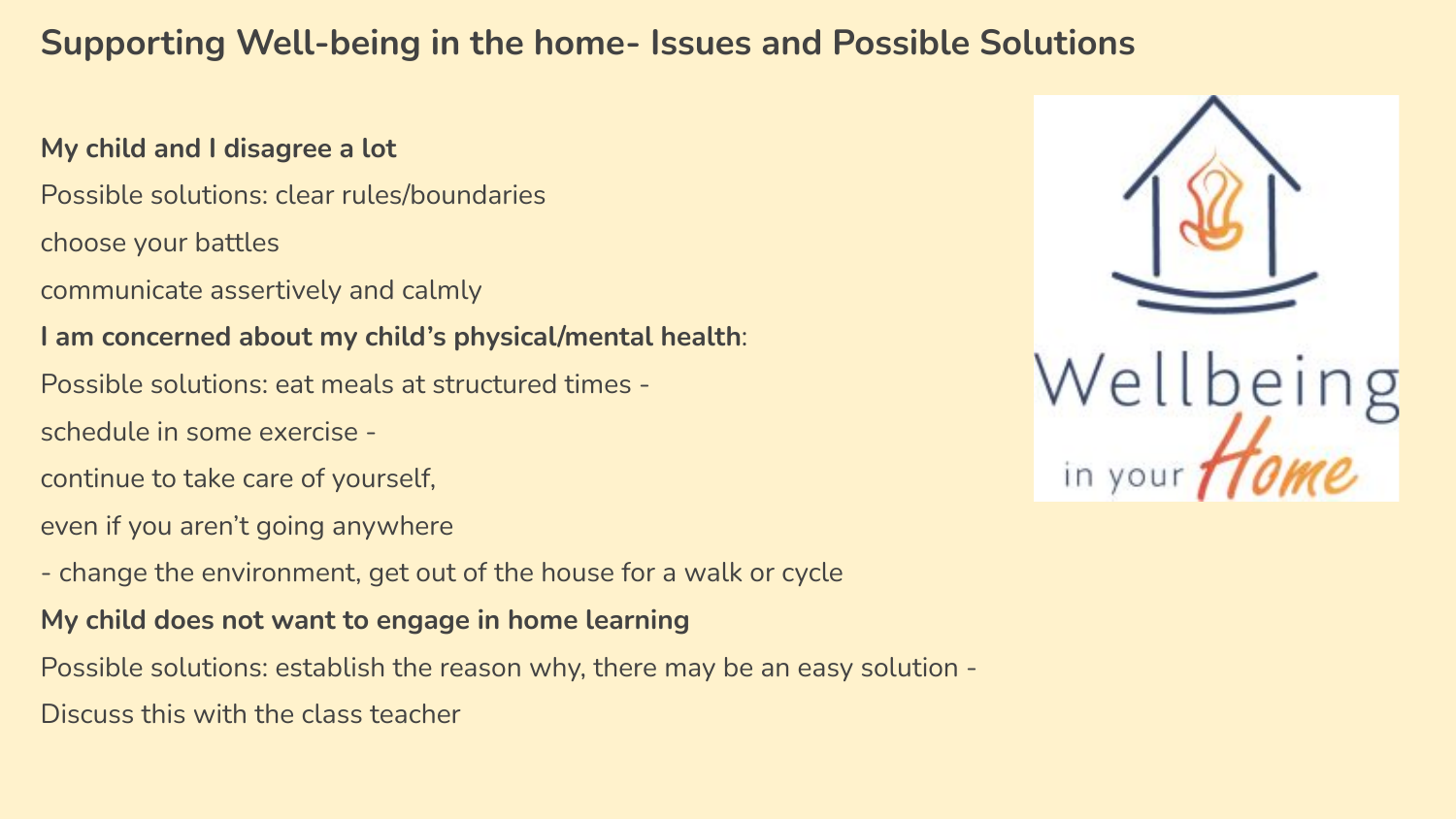#### **Low mood**

Children may struggle and appear to have a low mood, as a result, there may be a range of negative feelings present.

#### **Things you can do**

**Promoting a positive mindset** - creating a can do attitude - finding tasks that highlight improvements or become easier in time

**Positive Diary** - this is something to complete everyday. The Positive Diary has been designed to help the individual reflect and focus upon times where they have felt proud, achieved something or made someone else feel good. Using this consistently may help the individual recognise that great things happen everyday.

| M<br>$\overline{O}$<br>N | Something I did well today       |  |
|--------------------------|----------------------------------|--|
|                          | Today I had fun when             |  |
|                          | I felt proud when                |  |
| U<br>Ε                   | Today I accomplished             |  |
|                          | I had a positive experience with |  |
|                          | Something I did for someone      |  |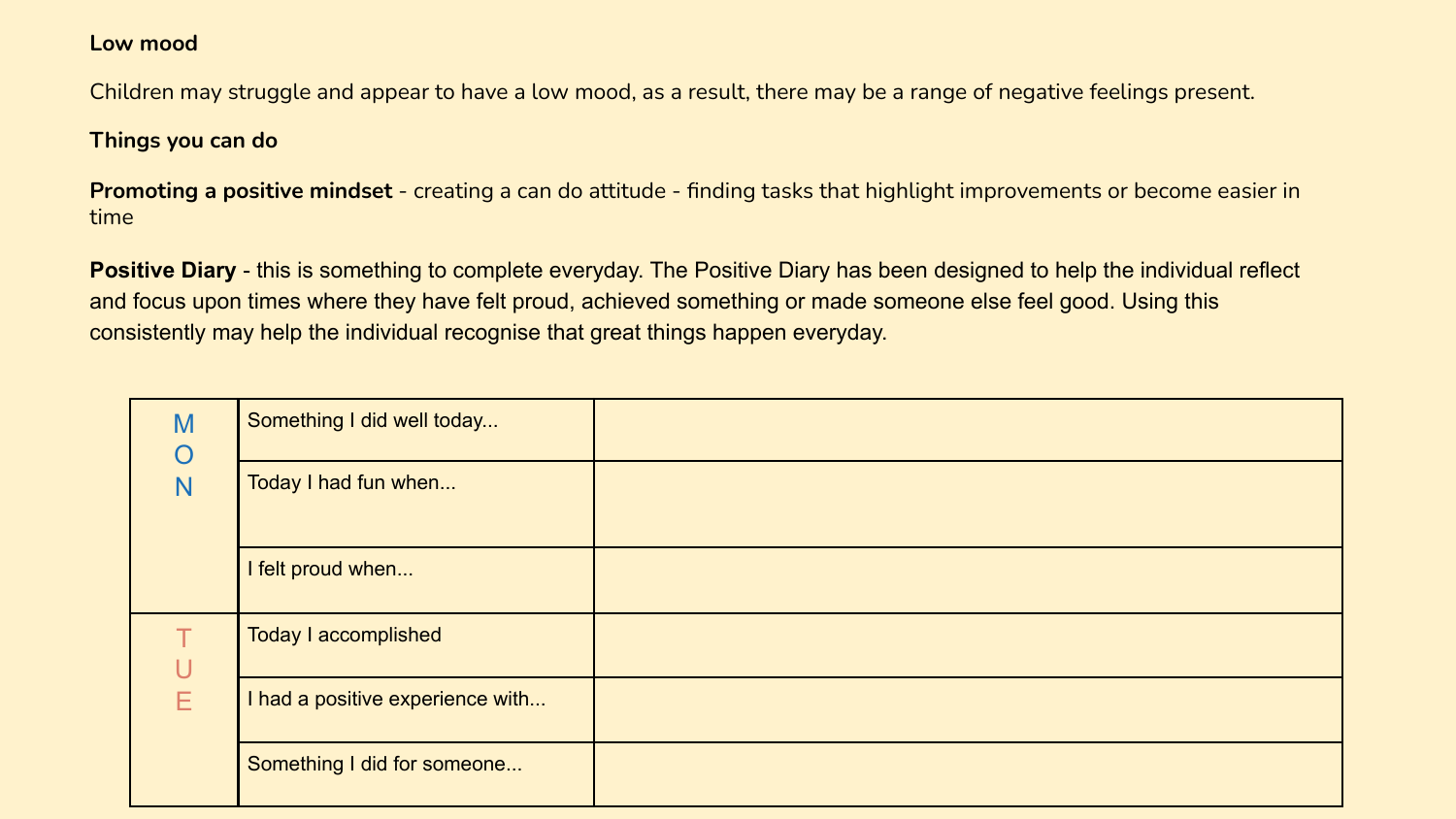### **Further Support**

**Guidance for Parents and carers on supporting children and young people's mental health:**

[https://www.gov.uk/government/publications/covid-19-guidance-on-supporting-children-and-young-peoples-mental-health-and-](https://www.gov.uk/government/publications/covid-19-guidance-on-supporting-children-and-young-peoples-mental-health-and-wellbeing/guidance-for-parents-and-carers-on-supporting-children-and-young-peoples-mental-health-and-wellbeing-during-the-coronavirus-covid-19-outbreak)<br>wellbeing/guidance-for-parents-and-carers-on-supporting-children-and-young-peoples-mental-health-and[e-coronavirus-covid-19-outbreak](https://www.gov.uk/government/publications/covid-19-guidance-on-supporting-children-and-young-peoples-mental-health-and-wellbeing/guidance-for-parents-and-carers-on-supporting-children-and-young-peoples-mental-health-and-wellbeing-during-the-coronavirus-covid-19-outbreak)

**For useful tips for talking about your feelings:**

<https://www.skillsforcare.org.uk/documents/topics/learning-disability/mental-health/top-tips-feelings.pdf>

**Support for mental health for young people with autism:**

<https://www.autism.org.uk/advice-and-guidance/topics/mental-health/anxiety>

**Where to get URGENT help:**

<https://www.nhs.uk/using-the-nhs/nhs-services/mental-health-services/dealing-with-a-mental-health-crisis-or-emergency/> **Call Parents' and Carers' helpline on: 0808 802 5544**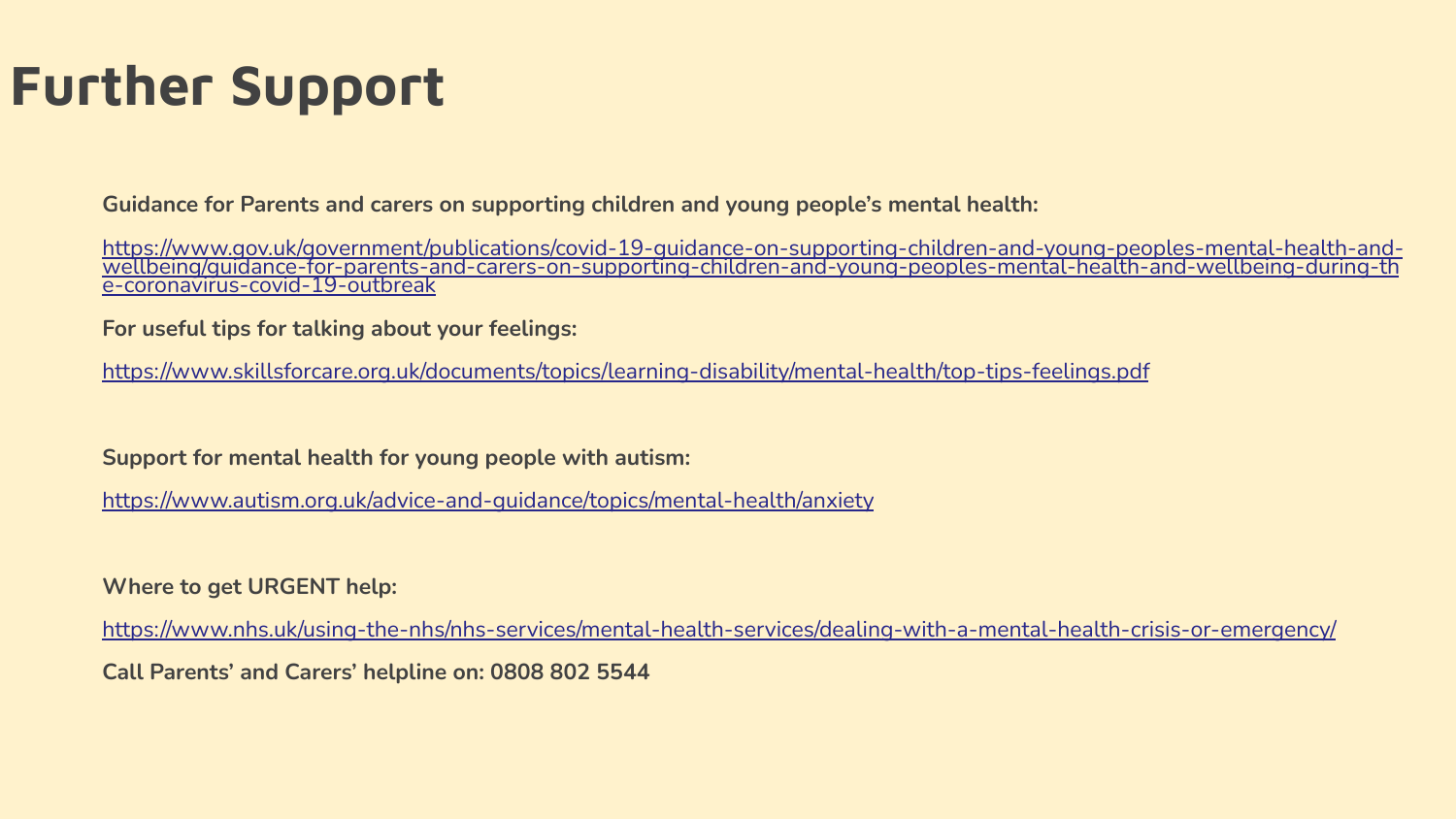## **Support for your child**

[Shout](https://www.crisistextline.uk/) provides free, confidential support, 24/7 via text for anyone at crisis anytime, anywhere.

You can:

- text SHOUT to 85258 in the UK to text with a trained Crisis Volunteer
- text with someone who is trained and will provide active listening and collaborative problem-solving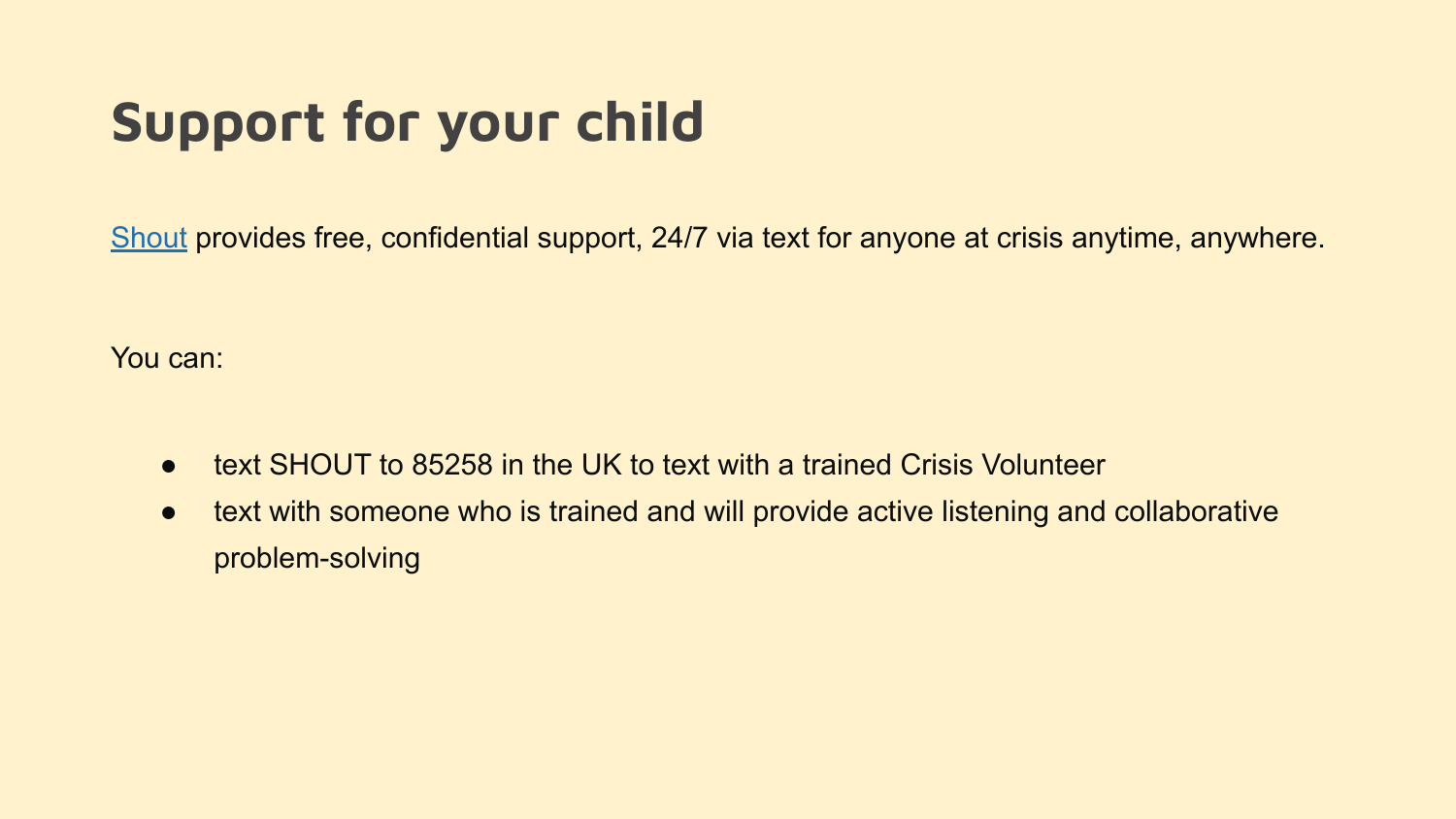### **Childline**

[ChildLine](https://www.childline.org.uk/Pages/Home.aspx) provides a confidential helpline for any child with a problem. It comforts, advises and protects

You can:

- call 0800 1111 any time for free
- have an [online chat with a counsellor](https://www.childline.org.uk/get-support/1-2-1-counsellor-chat/)
- check out the [message boards](https://www.childline.org.uk/get-support/message-boards/)